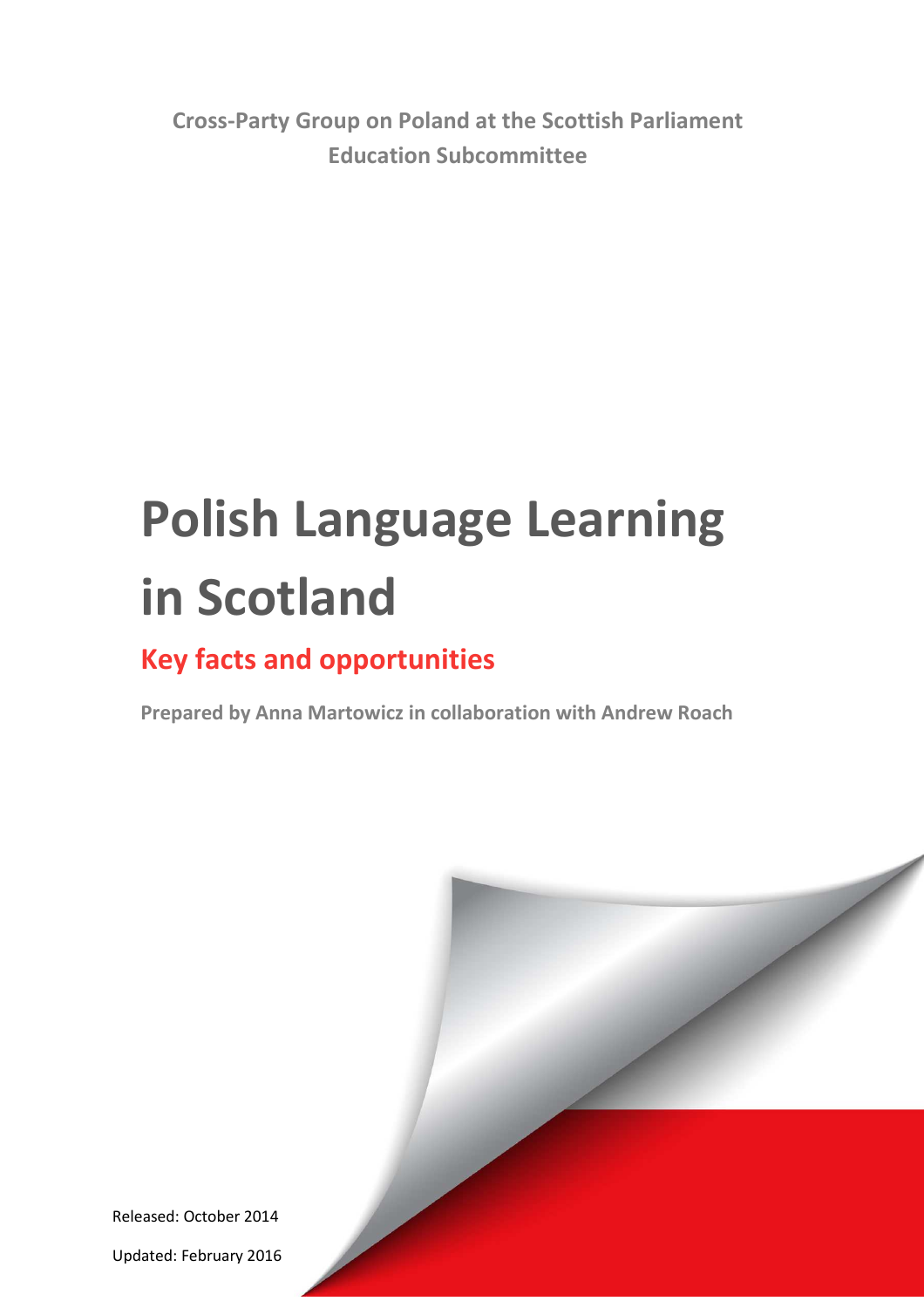#### **EXECUTIVE SUMMARY**

**The central recommendation of this document is that classes in Polish Language should be available within the Scottish school system and that qualifications in the Polish Language should be introduced into Scottish schools at National 4 & 5 and Higher Levels.** 

#### **Forecast Demand**

- 61 000 Poles currently live in Scotland, comprising 1.2% of the population. Research by this committee (pp. 7-8) has shown that some 12000 are currently educated in Scottish schools and nurseries. There are high concentrations in Aberdeen (over 800) Edinburgh (3300), Glasgow (almost 900) and Perth & Kinross (500). The overwhelming majority are presently in nursery or P1-P4. Polish is the language young Scots are most likely to hear in school, other than English.
- The Scottish provision of no formal teaching or school qualifications contrasts with England where the AQA offers Polish to GCSE and A level. Between 2005 and 2015 the numbers taking Polish GCSE increased from 500 to almost 7500 (p. 12). In 2013 110 Scottish students took the AQA GCSE in Polish, despite having to pay examination fees and travel to AQAapproved examination centres.  $\overline{a}$
- These figures demonstrate the demand for Polish among the children of Polish migrants, but also suggest an opportunity for non- Polish speakers to learn the language in a supportive environment.

#### **Practical Benefits**

- Poland is the UK's  $9^{th}$  largest export market. The UK is the  $3^{rd}$  largest investor in Poland (p.3). It has been identified as a major potential export market for Scotland not least because of cultural links between the two countries. Knowledge of foreign languages, even if basic, has been shown to enhance personal relationships in business.
- The introduction of Polish to the suite of modern languages in Scottish schools would progress the attainment of the ambitious goals set out in the Government's "1 + 2 Approach" to language learning. Schoolchildren whose first language is English will encounter speakers of the Polish language at every level of proficiency from beginner upwards.
- Polish is the *heritage language* of many Polish migrants in Scotland. The recognition and encouragement to maintain and develop the language would comply with EU legislation (pp 5-6) and show a tangible commitment to the open, tolerant and welcoming nature of Scottish society.

#### **Resource Implications**

• The benefits of teaching and examining Polish could be achieved with comparatively little investment. There are a number of qualified Polish language teachers available in Scotland, some of whom have experience in teaching Polish as heritage or foreign language in the Polish complementary or "Saturday schools".

Additional training for the teachers may be required for registration with the GTCS and steps should be taken to establishing this in conjunction with higher education institutions and Education Scotland.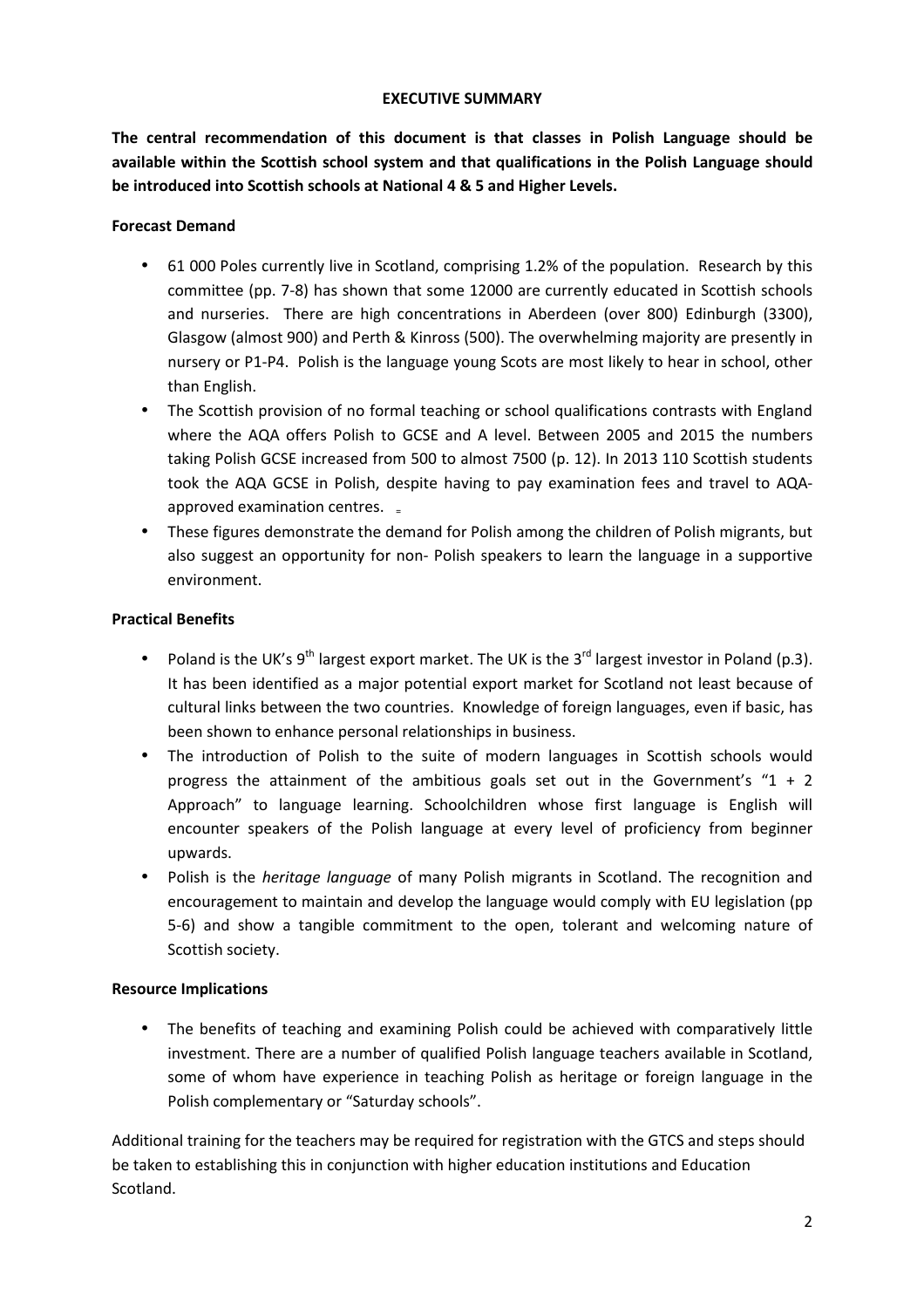#### **INTRODUCTION**

 $\overline{\phantom{0}}$ 

The 21<sup>st</sup> century is writing yet another chapter in the long history of Scottish-Polish connections that reaches back to the Middle Ages.

In the 15 and 1600s Poland was a land of opportunity for Scots: one estimate in 1617 put the number in the kingdom at 30 000 families.<sup>1</sup> They were attracted by its wealth, the trade links across the North Sea and its religious tolerance. In the Industrial Revolution Scots' engineering, manufacturing and agricultural expertise were greatly valued. Polish landowners and entrepreneurs visited Scotland and encouraged a new wave of migrants to Poland in the aftermath of the Napoleonic War.<sup>2</sup> This was a smaller, but no less influential group who remained distinct until the First World War.

The immigration of Polish people to Scotland also had two phases: the first one of the 10 000 soldiers who stayed on in Scotland after the Second World War and have contributed to the culture and economy of their new country; and the second one – after Poland joined the EU in 2004. The latter one is often talked about as an influx of strangers, but given the thousands of Scots who migrated there over the centuries, it may be more truthful to think of it as a population coming home.

According to the 2011 Scotland's Census, Polish has become the largest community language in Scotland. It is spoken as the main language by 61 000 speakers (1.2% of the population). According to the 2013 "Growing up in Scotland" report, Polish is being spoken as the only language in 3% of all households and in 31% of those where any other language is spoken in addition to English.<sup>3</sup>

Economic links between Poland and Scotland have strengthened significantly within the last 10 years, with the Polish Business Chamber in Scotland, Polish Business Link and the British-Polish Chamber of Commerce as well as numerous private entrepreneurs organizing meetings, events and initiating economic exchange. According to unpublished research by the British-Polish Chamber of Commerce<sup>4</sup>, exports from Poland to Scotland are worth £8bn and Scottish producers have targeted Poland as a highly desirable export market. The situation is unlikely to change as Poland is, according to the 2014 "Guidance. Exporting to Poland" report prepared by UK Trade and Investment, the ninth most-important export market for the UK and the sixth fastest-growing market for UK exporters in 2013, up 12.7% against 2012. The UK was the third largest investor in

 $1$  While the number may be exaggerated, Scots were numerous enough to form guilds or 'Brotherhoods' in twelve towns in Poland and were appointed purveyors to the Polish royal court in 1583, a position they held for over a century. Robert Gordon founder of Robert Gordon University made his fortune in Gdańsk and Warsaw elected a Scottish mayor, Alexander Chalmers (Czamer) four times in the late seventeenth century.

 $^2$  Interesting anecdotal evidence abounds of the shared history permeating through the fabric of time: one trustee of a Polish complementary school in the Borders is a Macleod; originally from the Isle of Skye, his ancestors emigrated to Poland in the 18th century, changed their name, were successful in business in the north of Poland and Warsaw. Then, generations later, they fought in the Polish Army during the Second World War and fetched up in London like so many Poles after the war. The trustee was born to a Polish (Scottish) father and the family changed their name back to Macleod. Now, being retired, the trustee learns Polish and visits his cousins (lawyers) in Warsaw.

 $3$ By comparison, The South-Asian languages of Urdu and Punjabi are spoken in around 1% of all households and 10% of the households where any other language is used. See: http://www.scotland.gov.uk/Resource/0041/00414641.pdf

<sup>&</sup>lt;sup>4</sup> Presentation at the meeting of the Cross-Party Group on Poland, 26<sup>th</sup> March 2014, Scottish Parliament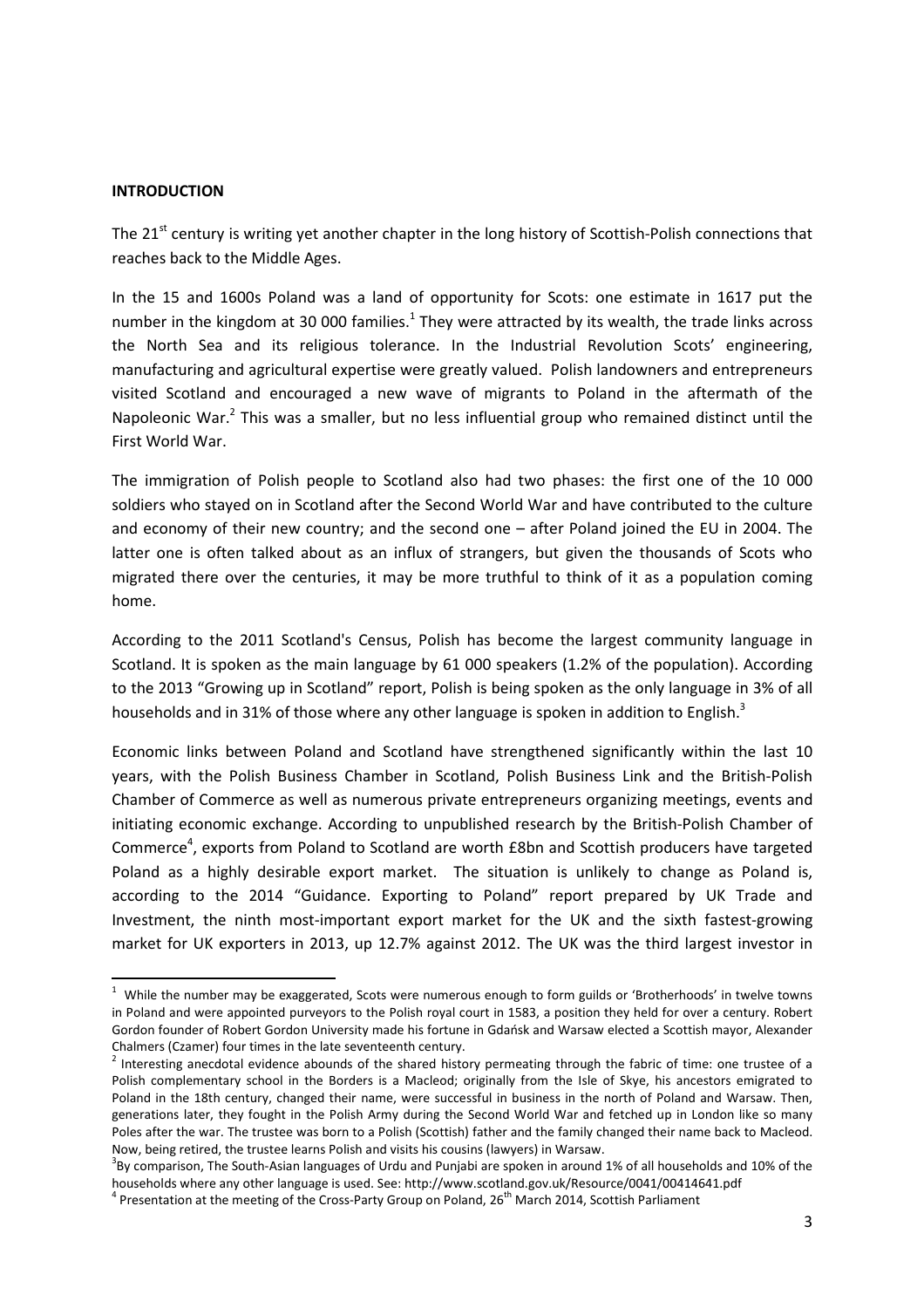Poland in 2012 after Germany and France<sup>5</sup>. UK investment in Poland was worth more than \$1bn<sup>6</sup>. Within the last three years Poland was ranked the 20th most attractive market globally for retail brands in a CBRE report<sup>7</sup> and Warsaw was ranked 12th among top business locations across the world.<sup>8</sup> When it comes to the entrepreneurship of migrants in the UK, it is worth emphasizing that, according to the data of The Centre for Entrepreneurs ("The Contribution of New Migrant Entrepreneurs in the UK"), despite their short presence in the UK, Polish immigrants are the sixth most numerous group of all migrant entrepreneurs (founders or co-founders) of active UK companies and that 15% of self-employed in the UK are Polish nationals.<sup>9</sup>

Polish cultural and creative industries in Scotland are also thriving through more than 20 registered Polish cultural associations, a number of Polish magazines, web portals and radio stations.

In the light of the facts and numbers quoted above, it is surprising therefore, that the Polish language remains completely unrecognized as a resource in Scotland and no provision is available for it within the Scottish school system. The present report calls for urgent steps to rectify the situation.

**The introduction of Polish language to the Scottish school system and to the suite of modern languages for which examination is offered at National 4, National 5 and Higher level**, is highly desirable. It will ensure that:

- Scotland is strategically prepared to make the most of the business and cultural links with Poland now and in the years to come.
- Children of Polish origin, and Polish immigrants in general, feel accepted and supported by the government and the people of Scotland, not only for their present and future contribution to the economy, but also for their heritage and language.
- The education system gets it right for every of the 12 000 schoolchildren of Polish origin by supporting their bilingual language development.
- All children across Scotland are aware that their country supports cross-border movement; the education system nourishes the atmosphere of inclusion and tolerance in line with the Scottish and European vision.

l

<sup>&</sup>lt;sup>5</sup>Numbers quoted from the "Guidance. Exporting to Poland" 2014 document, issued by UK Trade and Investment See: https://www.gov.uk/government/publications/exporting-to-poland.

 $6$  Ibidem.

<sup>&</sup>lt;sup>7</sup> See: http://www.cbi.org.uk/media-centre/case-studies/2012/08/global-focus-five-growth-sectors-in-poland/

<sup>8</sup> See: http://www.cbre.pl/pl\_en/news\_events/news\_detail?p\_id=8074

 $9$ The 10 nationalities with the highest number of migrant entrepreneurs (founders or co-founder – first directors of active UK companies) are:

<sup>○</sup> Irish 48,854

<sup>○</sup> Indian 32,593

<sup>○</sup> German 30,755

<sup>○</sup> American 29,933

<sup>○</sup> Chinese 24,972

<sup>○</sup> **Polish 21,757**

<sup>○</sup> French 20,839

<sup>○</sup> Italian 20,531

<sup>○</sup> Pakistani 16,617

<sup>○</sup> Nigerian 15,893

Source: http://www.centreforentrepreneurs.org/Media/Default/Campaigns/Migrant%20Entrepreneurs/Release%204-13- 14%20Migrant%20entrepreneurs.pdf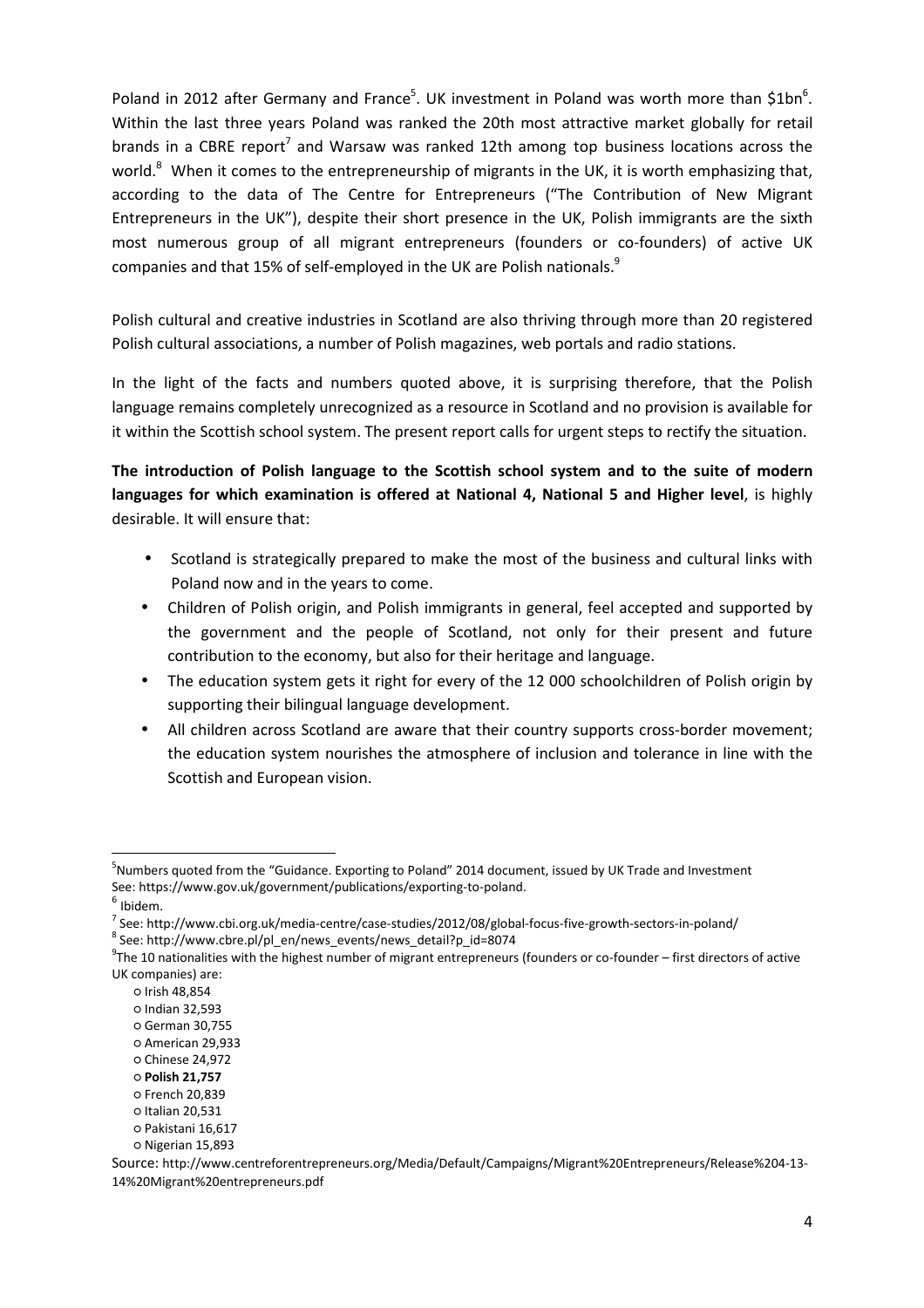- All children in Scotland are given additional flexibility of choice when it comes to learning a modern language and, in line with the recommendations of the "Language Learning in Scotland. A 1 + 2 Approach", the best use is made of the available language resources.
- The Scottish community's vision of Europe is broadened to demonstrate that French, Spanish, German and Italian are not the only languages that count in the EU.

## **1. SCOTTISH EDUCATION AND FOREIGN LANGUAGES IN THE LIGHT OF POLICIES, RECOMMENDATIONS AND REGULATIONS**

Scottish education enjoys the reputation of being committed to flexibility and improvement.

In its strategic goals, Education Scotland states that:

 $\overline{\phantom{0}}$ 

*learners in Scotland will progress in one of the most effective education systems in the world, renowned for the ability of national and local partners to work flexibly together to achieve high-quality and equitable outcomes for all.* 

The Curriculum for Excellence programme aspires "to enable all children to develop their capacities as successful learners, confident individuals, responsible citizens and effective contributors to society" and "to help prepare all young people in Scotland to take their place in a modern society and economy."

Even the 2007 OECD review was "impressed by the breadth of vision and commitment to both high standards and social inclusiveness in the concept documents of a Curriculum for Excellence (CfE)."

In terms of language teaching the CfE "Modern Languages Principles and Practice Paper" indicates:

*It is important for the nation's prosperity that young people are attracted to learning a modern language and that they become confident users of a modern language, well equipped with the skills needed in the new Europe and in the global marketplace. This framework of experiences and outcomes is intended to help to address this national need*.

Recognizing this need, ministers of the Scottish Government have set an ambitious agenda:

*We will introduce a norm for language learning in schools based on the European Union 1 + 2 model - that is we will create the conditions in which every child will learn two languages in addition to their own mother tongue. This will be rolled out over two Parliaments, and will create a new model for language acquisition in Scotland.* <sup>10</sup>

In the 2012 "Language Learning in Scotland. A 1+2 Approach" paper, the Languages Working Group has presented a number of recommendations to provide clear steps to encourage acquisition of foreign languages in Scotland. This also includes the so called *community languages*:

 $10$  SNP 2011 manifesto quoted in "Language Learning in Scotland. A 1+2 approach" report by Scottish Government Languages Working Group (2012) http://www.scotland.gov.uk/Resource/0039/00393435.pdf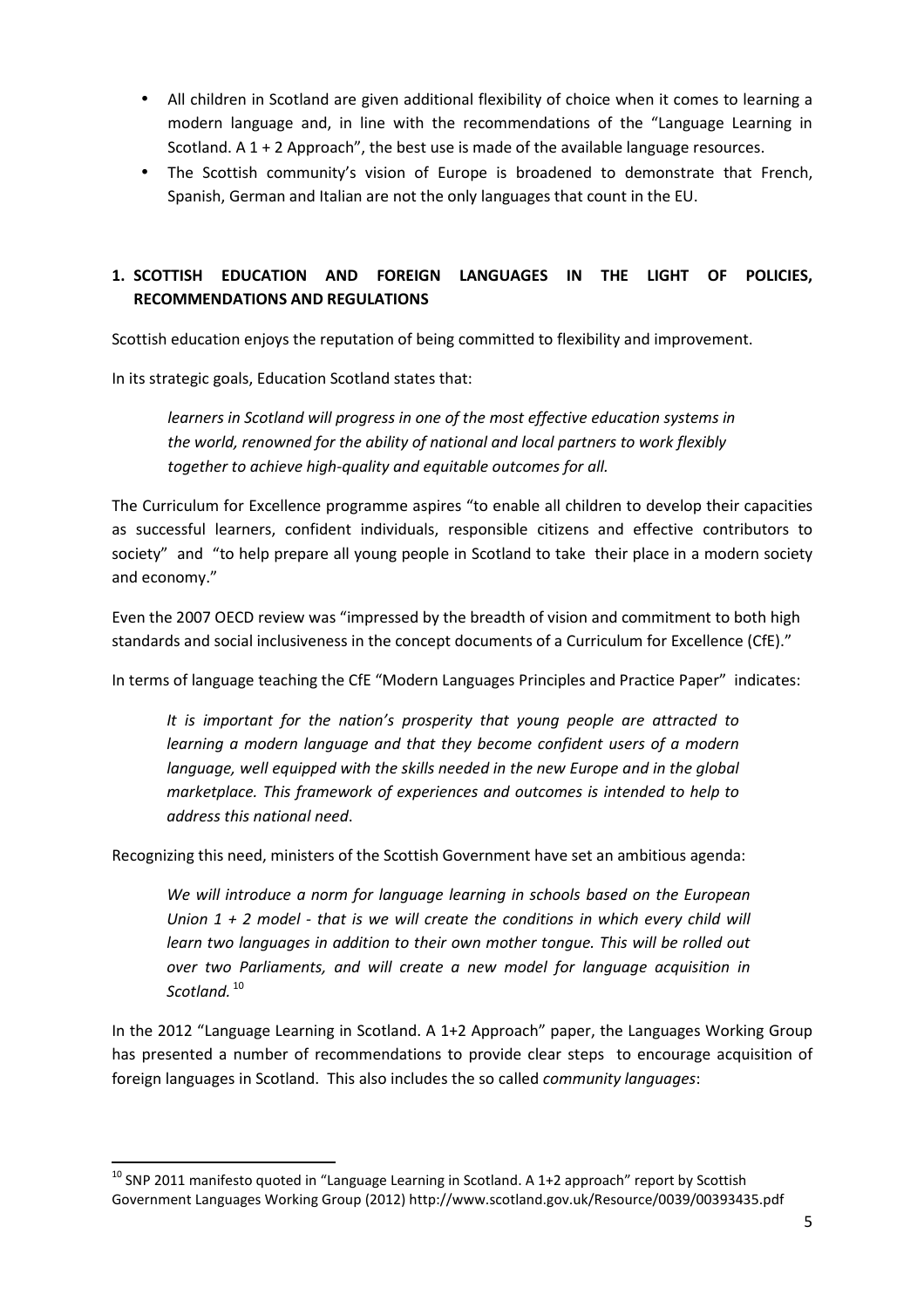*schools should celebrate the variety of languages that children bring with them and, as far as possible, seek to encourage them to maintain and develop their mother tongue. The development of a local authority languages strategy should consider how schools can encourage continuation of mother tongue learning and how this might be resourced.* 

The recommendations of the Languages Working Group can also be seen as incorporating the stated aims of such organizations as the United Nations, UNESCO, the Council of Europe and the European Union, all of which emphasize the right of individuals to maintain their heritage language and culture.

For the subject of the Polish language the above mentioned recommendations are especially relevant in the light of Article 3 of the 1977 EEC Council Directive on the education of the children of migrant workers:

*Member States shall, in accordance with their national circumstances and legal systems, and in cooperation with States of origin, take appropriate measures to promote, in coordination with normal education, teaching of the mother tongue and culture of the country of origin for the children referred to in Article 1* [children of migrant workers].<sup>11</sup>

Furthermore, in its 1995 "White Paper on Education and Training", the European Commission set the objective of all EU citizens being proficient in three European languages:

*Proficiency in several Community Languages has become a precondition if citizens of the European Union are to benefit from occupational and personal opportunities open to them in the border-free single market. This language proficiency must be backed up*  by the ability to adapt to working environment characterised by different cultures.<sup>12</sup>

#### **2. POLISH LANGUAGE IN SCOTTISH SCHOOLS**

l

Polish is now, after English, the most commonly spoken language in Scottish schools $^{13}$ . Polish speakers make up over 26% of the entire population of students whose main home language is other than English<sup>14</sup> and there are over twice as many children speaking Polish at home than there are speakers of Urdu (see Fig.1.). There are regions where Polish children make up over 7% of the entire population of pupils (see Fig.2.), and there are schools such as St Augustine's RC High School in Edinburgh where 30% of students (112 in 2013/2014 school year) were born to Polish parents.

<sup>11</sup> See: http://eur-lex.europa.eu/legal-content/EN/TXT/?uri=CELEX:31977L0486

<sup>12</sup> See: http://europa.eu/documents/comm/white\_papers/pdf/com95\_590\_en.pdf

 $<sup>13</sup>$  In 31 out of 32 local authorities Polish is one of the top three main home languages. In 21 of these it is a foreign language</sup> with the highest number of speakers and in 8 cases it is the second most numerous languages (preceded only by Scots). See: Table 5.8 of the Summary Statistics for Schools in Scotland (supplementary data) 2014.

<sup>&</sup>lt;sup>14</sup> Since the data refer to "main home language" children speaking Polish at home to a lesser extent (eg. in families of mixed ethnic origin) are not included.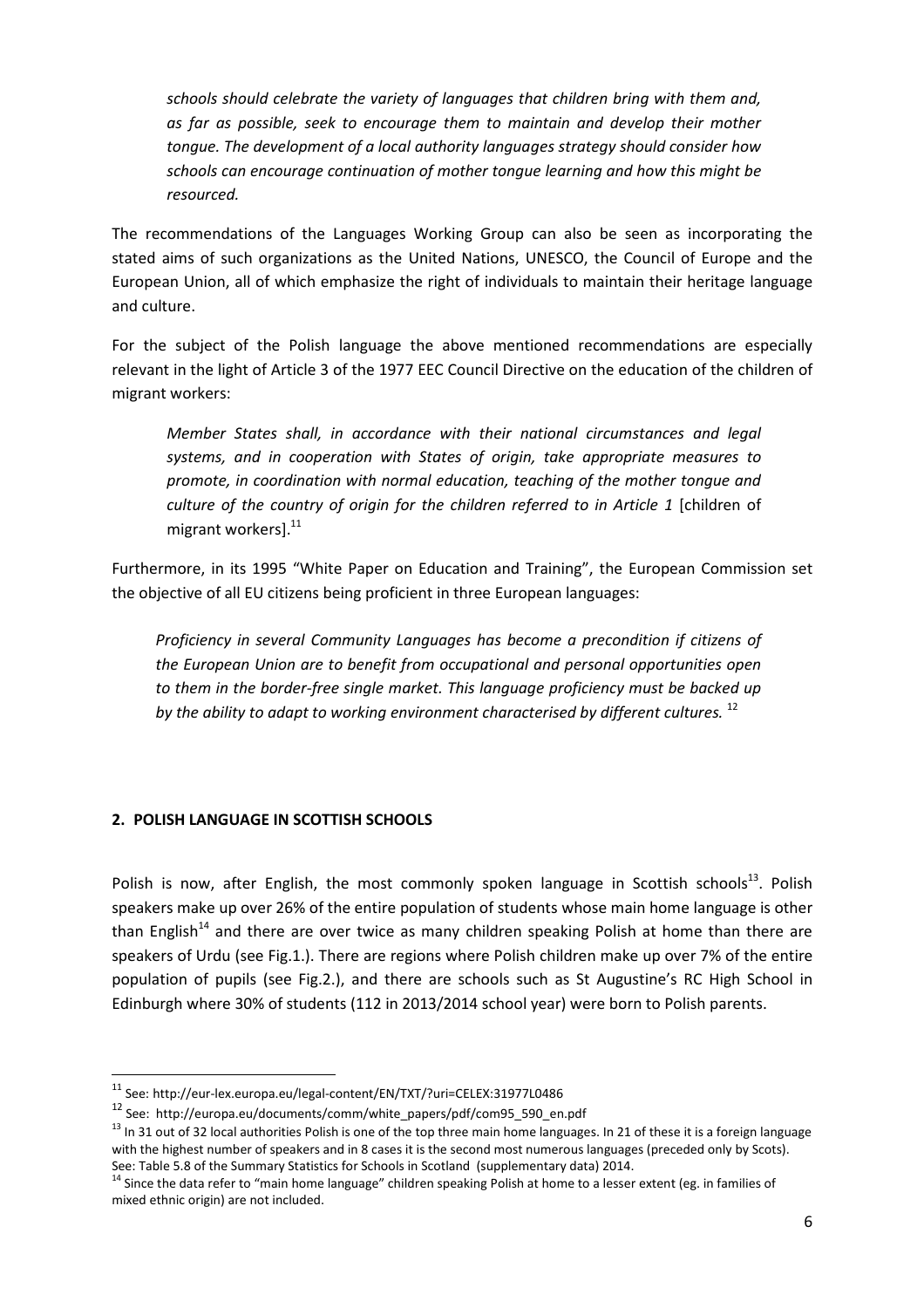

Fig.1. Main home language in publicly funded schools in Scotland (primary and secondary). Source: Data supplementary to the new Summary Statistics for Schools in Scotland compendium (release date: 10th December 2014).

|                              |                |                |                  |                |              | <b>COUNCIL</b> | %    |
|------------------------------|----------------|----------------|------------------|----------------|--------------|----------------|------|
| <b>LOCAL AUTHORITY</b>       | <b>NURSERY</b> | <b>PRIMARY</b> | <b>SECONDARY</b> | <b>SPECIAL</b> | <b>TOTAL</b> | POP.           | POP. |
| Aberdeen                     | 151            | 515            | 148              | 5              | 819          | 21665          | 3.78 |
| Aberdeenshire                | 79             | 363            | 182              | 0              | 624          | 34428          | 1.81 |
| Angus                        | 57             | 167            | 67               | 0              | 291          | 15065          | 1.93 |
| Argyll and Bute              | 18             | 52             | 17               | 0              | 87           | 10675          | 0.81 |
| Clackmannanshire/Stirling    | 7              | 40             | 16               | $\mathbf 0$    | 63           | 18283          | 0.34 |
| <b>Dumfries and Galloway</b> | 65             | 256            | 96               | 0              | 417          | 18931          | 2.20 |
| Dundee                       | 69             | 238            | 122              | 0              | 429          | 17553          | 2.44 |
| East Ayrshire                | 25             |                |                  | 25             | 16002        | 0.16           |      |
| <b>East Dunbartonshire</b>   | $\overline{0}$ | 30             | 25               | 0              | 55           | 16056          | 0.34 |
| East Lothian                 | 46             | 96             | 43               | 0              | 185          | 13658          | 1.35 |
| East Renfrewshire            | 20             | 36             | 34               | $\overline{0}$ | 90           | 16226          | 0.55 |
| Edinburgh                    | 162            | 2154           | 959              | 21             | 3296         | 45961          | 7.17 |
| Falkirk                      | 28             | 103            | 36               | 0              | 167          | 21084          | 0.79 |
| Fife                         | 559            |                |                  | 559            | 48215        | 1.16           |      |
| Glasgow                      |                | 671            | 207              | 8              | 886          | 65238          | 1.36 |
| Highland                     |                | 404            | 192              | $\overline{4}$ | 600          | 30910          | 1.94 |
| Inverclyde                   | 1              | 11             | 1                | 0              | 13           | 10092          | 0.13 |
| Midlothian                   | 44             | 85             | 44               | 0              | 173          | 11830          | 1.46 |
| Moray                        | 167            |                |                  |                | 167          | 12009          | 1.39 |
| North Ayrshire               | 55             |                |                  | 55             | 18277        | 0.30           |      |
| North Lanarkshire            | 130            | 411            | 241              | $\overline{7}$ | 789          | 48830          | 1.62 |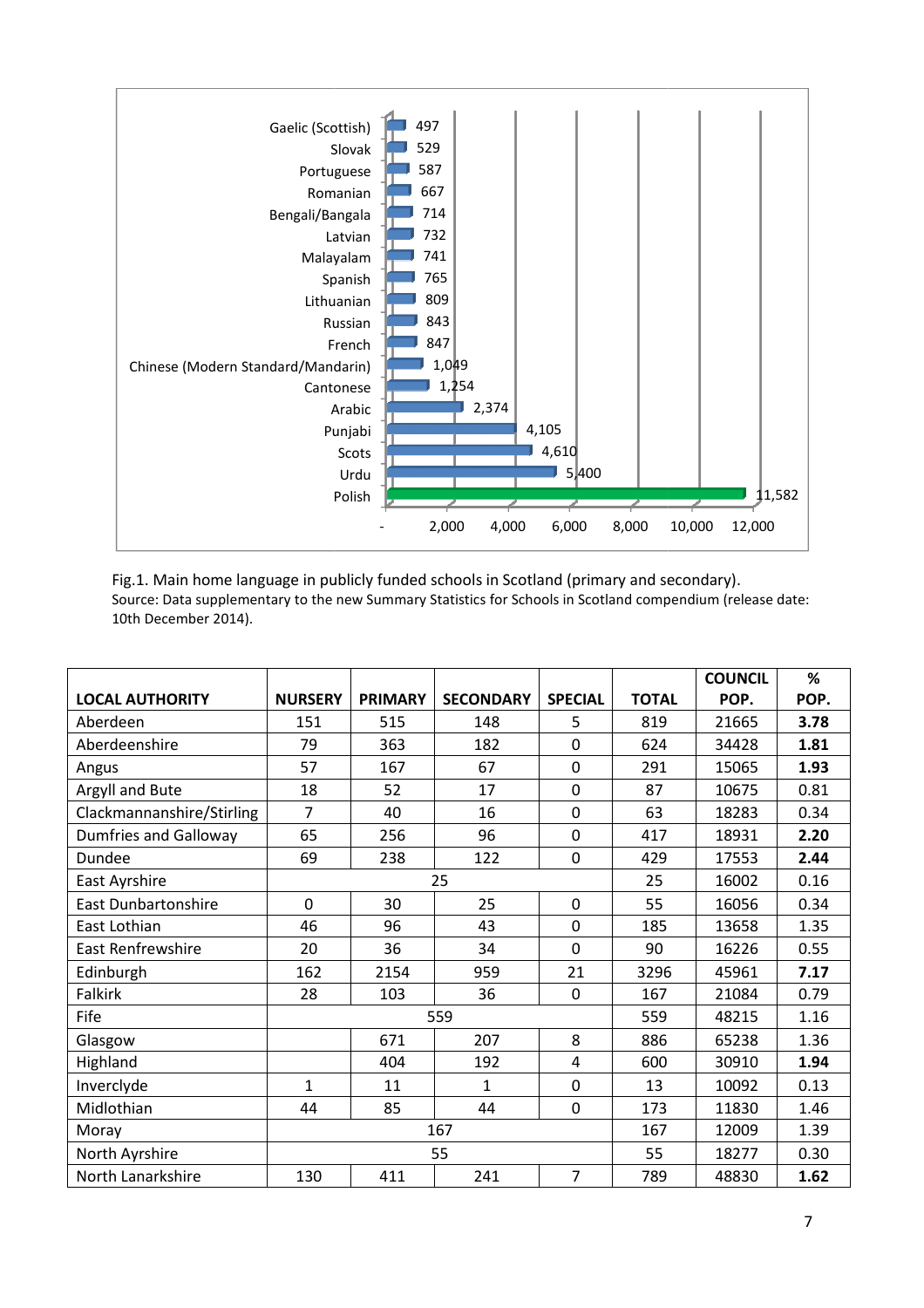| Orkney                  | 3            | 12  | 6   | 0 | 21    | 2643   | 0.79 |
|-------------------------|--------------|-----|-----|---|-------|--------|------|
| Perth and Kinross       | 95           | 267 | 133 | 0 | 495   | 17578  | 2.82 |
| Renfrewshire            | 0            | 140 | 40  | 0 | 180   | 23339  | 0.77 |
| <b>Scottish Borders</b> | 40           | 156 | 80  | 0 | 276   | 14572  | 1.89 |
| Shetland                | 3            | 19  | 9   | 0 | 31    | 3237   | 0.96 |
| South Ayrshire          | 12           | 41  | 8   |   | 61    | 14163  | 0.43 |
| South Lanarkshire       | 112          | 122 | 65  | 0 | 299   | 43171  | 0.69 |
| West Dunbartonshire     | 15           | 72  | 36  | 0 | 123   | 12371  | 0.99 |
| West Lothian            | $\mathbf{0}$ | 398 | 170 | 2 | 570   | 26144  | 2.18 |
| Western Isles           | 4            | 11  | 2   | 0 | 17    | 3434   | 0.50 |
| <b>TOTAL</b>            |              |     |     |   | 11863 | 672240 | 1.76 |

Fig.2. Number of children of Polish origin in publically funded Scottish nurseries, primary, secondary and special schools.

Source: Data provided by local authorities between April and June 2014 in response to the Freedom of Information Request sent on behalf of the Cross-Party Group on Poland.

The numbers of pupils of Polish ethnic origin entering Scottish school system are rising significantly year by year as more children are being born in Scotland to Polish parents (see Fig. 2.).



Fig.3. Pupils of Polish ethnic origin in Scottish schools (secondary and primary). Source: Data supplementary to the new Summary Statistics for Schools in Scotland compendium (release date: 10th December 2014).

This data shows also that **Polish, the sixth largest language of the EU, is the modern language**  which other students in Scottish schools will hear most often. If they are encouraged to learn it, they will be supported by their Polish friends and develop a natural competence in a relatively short time, simultaneously supporting the integration process, and developing cultural awareness and respect for other cultures.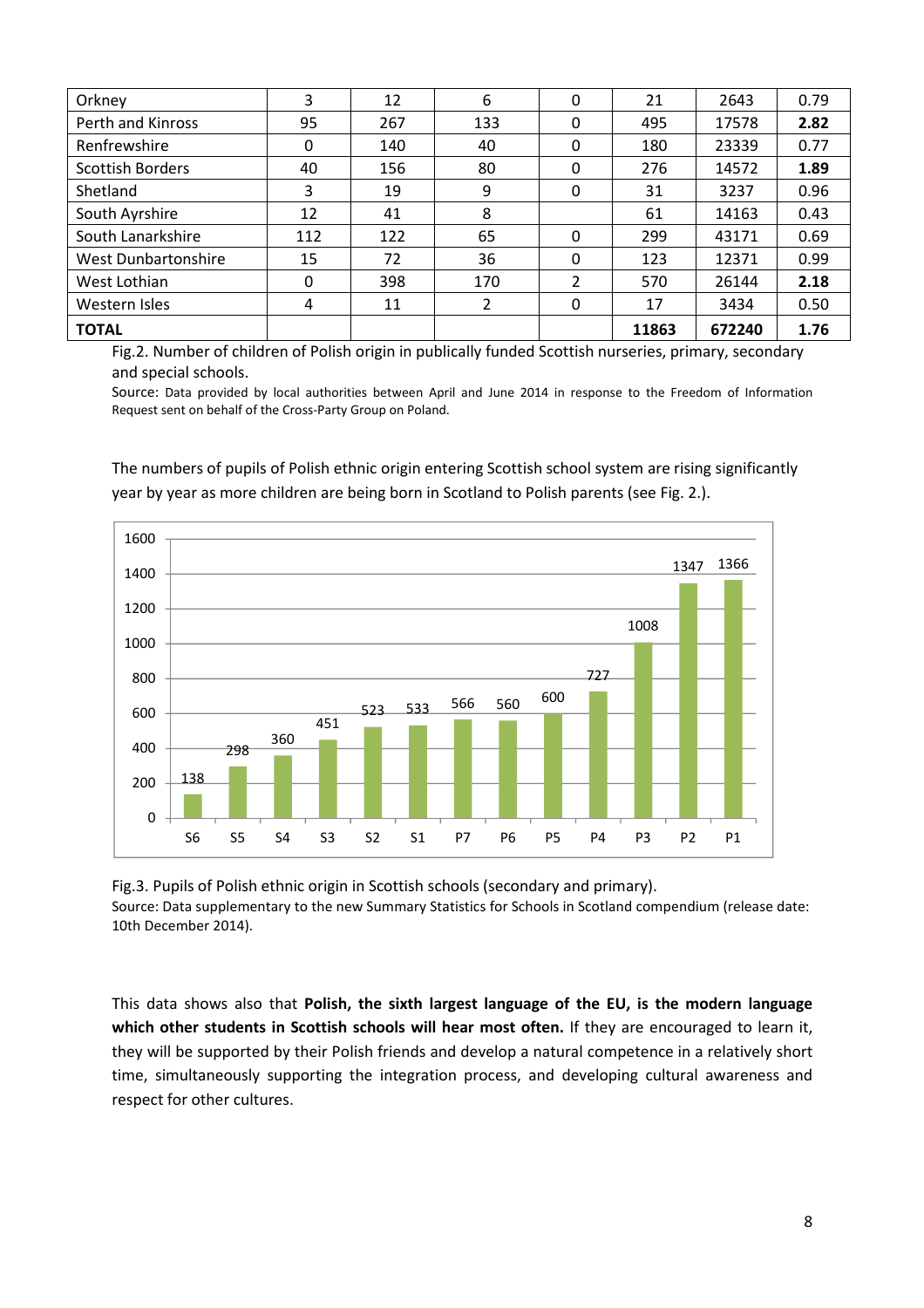#### **3. POLISH AS A HERITAGE LANGUAGE**

 $\overline{a}$ 

It should not be assumed that all young  $S\cot s^{15}$  who were born to Polish parents or speak Polish language at home have the degree of competence in the language which is usually associated with native speakers. This is true only of those who arrived (and are still arriving) in their teens with a fully developed knowledge of the Polish language.<sup>16</sup> Their number has been, however, dwarfed by the number of children born in Scotland for whom Polish is their *heritage language.* 

A *heritage language* is defined in literature as a language acquired at home (i.e. it is a native language of a parent or carer) in a country where it is not spoken as an official language. There is a considerable body of research on the subject of heritage language acquisition and competence and it is now a well known fact that speakers of heritage languages do not display the same competence as mother tongue speakers. Their listening and speaking skills are usually far better developed than their reading and writing skills (see Fig.4.)





Polish, the heritage language for almost 12 000 children in Scottish schools (see Fig.2.), is no exception – only some acquire it to an almost native competence. Many will grow up to be only partially fluent. Others will not speak it at all as, despite all that is known about the benefits of bilingualism, far too often parents choose to drop their own mother tongue and switch to English. The Polish language proficiency of children of Polish origin in Scottish schools varies significantly from native through semi-competence to lack of competence.

<sup>&</sup>lt;sup>15</sup> Inclusive term used in the "Language Learning in Scotland. A 1+2 Approach" also with reference to the children living in Scotland who use language other than English at home.

<sup>&</sup>lt;sup>16</sup> Their skills in the English language are, however, often underdeveloped, hence they need to rely on the help of EAL departments to cope with the demands of the curriculum.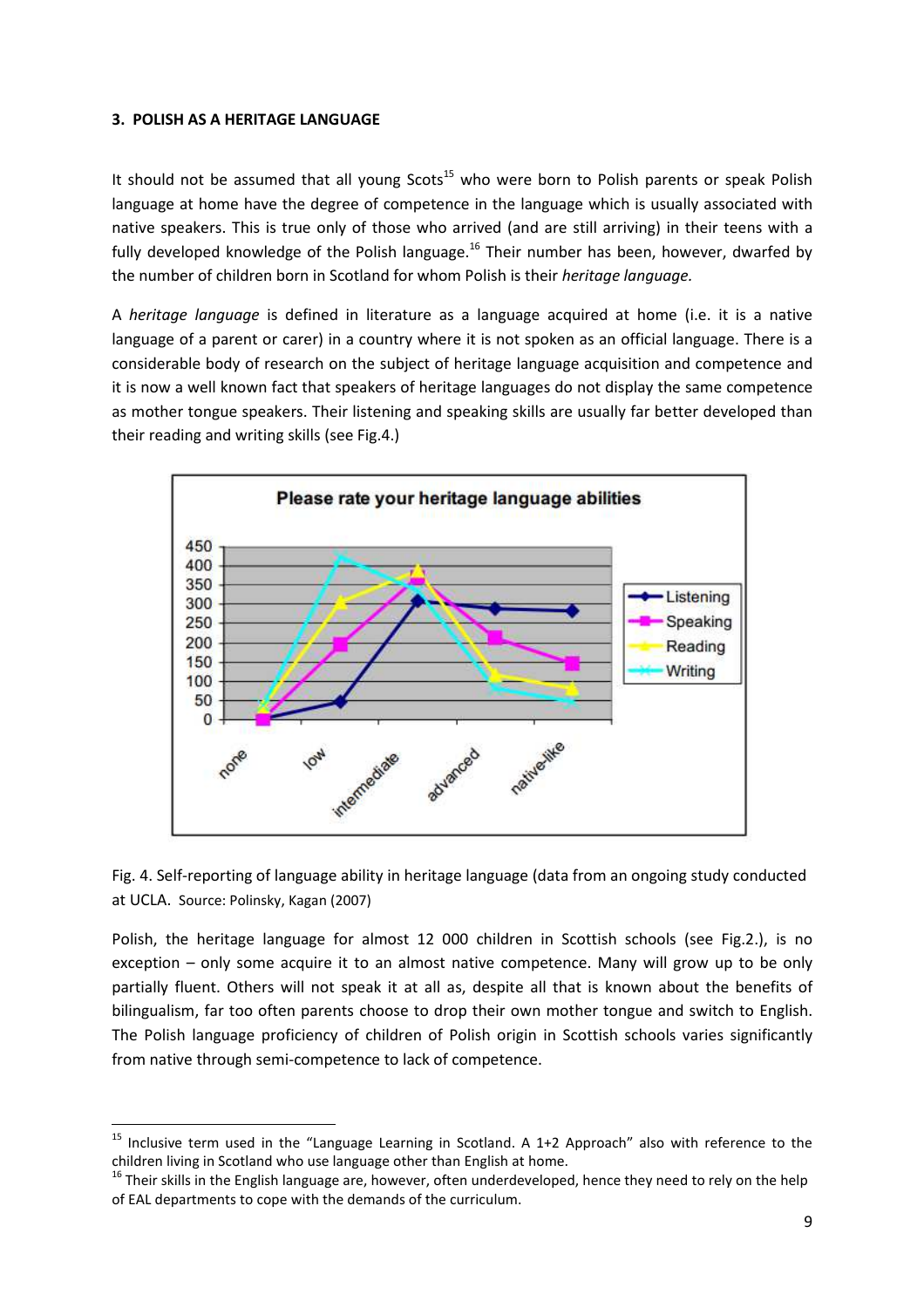As research studies all over the world show, the support and encouragement from the education system is a very significant factor in the maintenance of heritage languages. In other words, to reap the full benefits of bilingualism, including economic and cultural benefits, the Scottish education and examination system must foster and develop language skills of the biggest group of migrants alongside their English speaking counterparts.

#### **4. PROVISION FOR POLISH LANGUAGE IN SCOTLAND**

Since the need to support learning of languages other than English has been emphasized in numerous policies, recommendations and regulations mentioned in part 1 of this report, and since the benefits of bilingualism and the opportunities that learning of foreign language brings about are well recognized, the natural progression should be to make the most out of available resources. The main and the most readily available language resource for Scotland is, undoubtedly, Polish.

However, at present:

l

- 1. There is no provision for Polish language within the curriculum of any publicly funded primary or secondary school in Scotland.
- 2. Teachers with teaching qualifications to teach Polish, who graduated from the HEIs in Poland, cannot register with the GTCS.
- 3. Polish is not part of the suite of modern languages available at National 4, 5 or Highers level. At present the suite includes: French, Gaelic (Learners), German, Italian, Mandarin (Simplified), Mandarin (Traditional), Spanish and Urdu. $^{17}$

For some time now parents and children (not only of Polish ethnic origin), principal teachers of many Scottish schools, English as an Additional Language [EAL] professionals, teachers of Polish language and HE educators have been expressing interest in the provision of Polish language within the Scottish education system. The Consulate General of the Republic of Poland in Edinburgh has also received enquiries from local authorities in Scotland related to the introduction of the Polish language to the Scottish education system.

Surprisingly, in the whole of Scotland there are only two publicly funded schools – Drummond Community High School and Dalry Primary School in Edinburgh – which offer afternoon classes in Polish for a total of 37 children and, quite unsurprisingly, both schools have had a long waiting list since the inception of their Polish language classes.<sup>18</sup>

There are 18 community-run classes of Polish language and culture across Scotland (called Polish Saturday Schools, see below), which are, however, not accessible to all pupils. Nonetheless, some of the classes are attended also by indigenous Scottish children for whom Polish is a foreign language.

<sup>17</sup> It is worth noting here that Urdu, also considered a *community language* (*home language*, *heritage language*) in Scotland, with half the number of speakers of Polish, is an examination subject at National 4 and 5 as well as Higher level.

<sup>&</sup>lt;sup>18</sup> Some parents apply for places in the schools before their child turns 1 to ensure availability.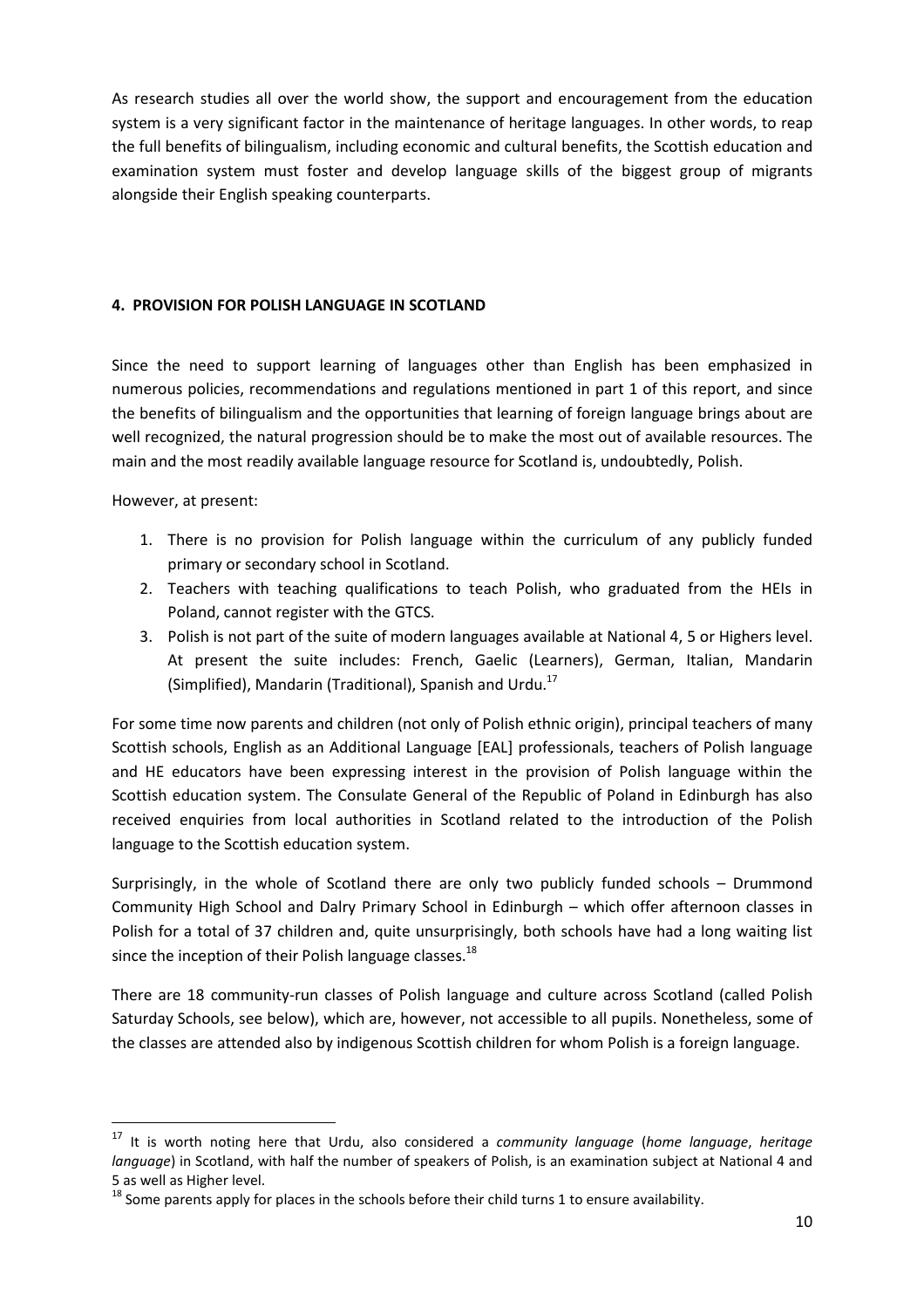Interest in the Polish language has also recently been expressed by the private sector. From the 2015/2016 academic year Merchiston Castle School in Edinburgh offers Polish alongside French,

German, Russian, Mandarin and Dutch within its "Cocktail of Languages" courses. The school expressed interest in the language despite the fact that it is not a heritage language or mother tongue for any of the students. There is clearly potential uptake for Polish qualifications from outside the Polish community itself.

#### *Scottish Education System and SQA*

At present, the only examinations that SQA offers in Polish are some National Units within the Modern Languages for Work Purposes suite.

It is recommended by the "Language Learning in Scotland. A 1+2 Approach" that:

*Over the period of 1+2 implementation, SQA should keep under review the suite of languages offered at certificate level with a view to extending this, if required. This process should be undertaken in collaboration with Scottish Government, local authorities and any implementation group set up to take forward the recommendations of this Report.* 

We believe that it is in the best interest of children – both heritage speakers of Polish (of various levels of competence) and children for whom Polish is a foreign language, and in the interest of the Scottish nation, to offer training and examinations in the Polish language at National 4,5 and Higher level. Polish is at present, regrettably, an untapped, underappreciated resource.

#### *English Education System and AQA*

Unlike in Scotland, children in England have the opportunity to choose Polish as one of the modern languages at GCSE and A-level. They are given the chance to develop confident, effective reading and writing skills in Polish in a variety of contexts and build a broad understanding of the contemporary society, cultural background and heritage of Poland.

The AQA, which is the provider of the examinations, has seen a significant increase in uptake in recent years (see Fig. 5).

This very encouraging trend has not gone unnoticed by officials of both UK and Polish governments. The statistics have been welcomed with great enthusiasm by the Joint British-Polish Committee for Cultural, Educational and Scientific Cooperation at its  $11^{th}$  session on  $18^{th}$  June 2013. The Polish side has emphasized its commitment to support the English education system in promoting the examinations.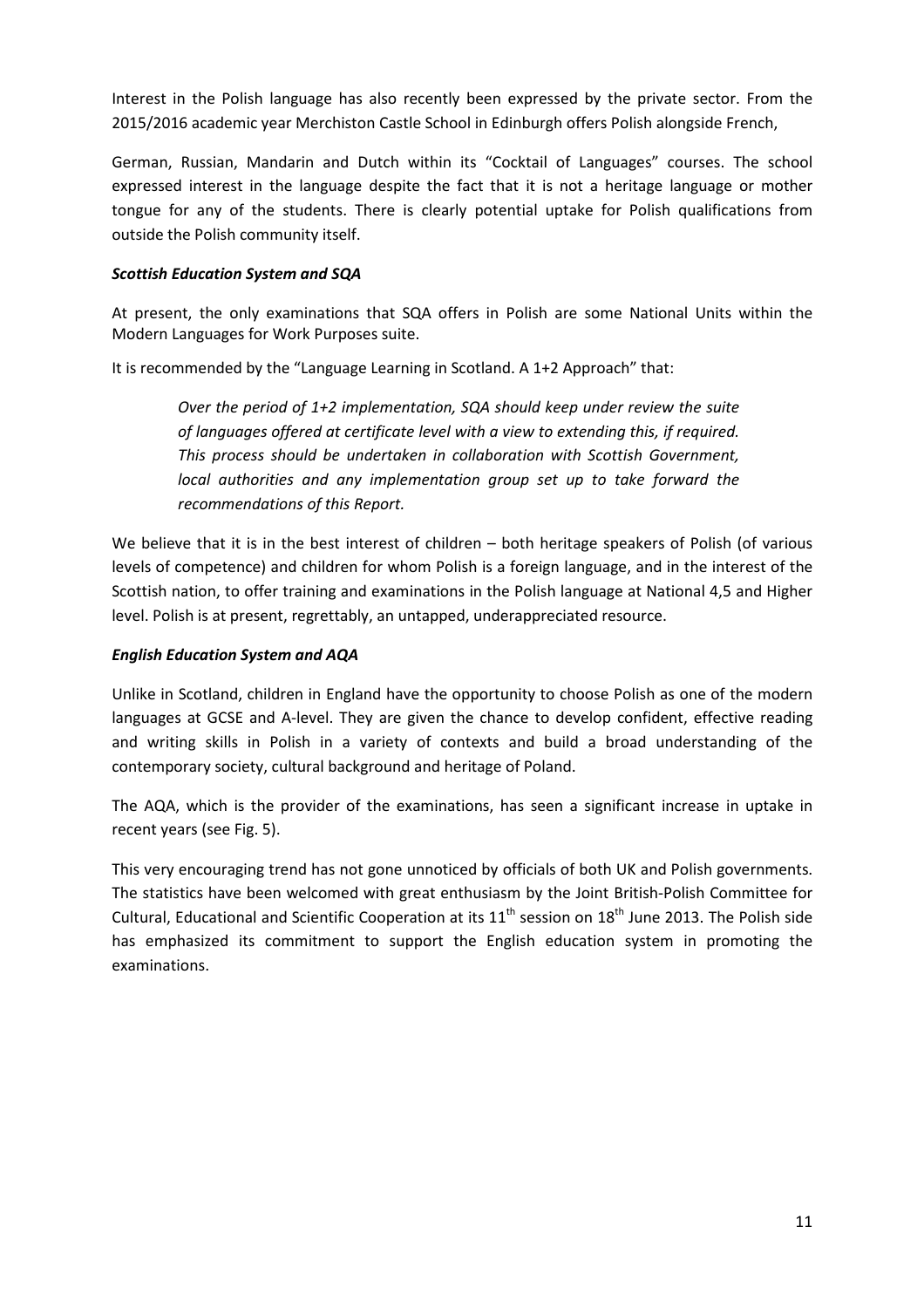

Fig. 5. Statistics for GCSE, AS and A2 examinations in the Polish language, 2002-2012. Source: Response received from AQA Modern Foreign Languages on 20<sup>th</sup> December 2013 [Case: CAS-864149-T4Q8] and statistics available on the website of the Joint Council of Qualifications (years 2013-2015).

#### *Community-run Polish Saturday Schools*

The Polish Community is unique among other minority language communities in Scotland in that, over the years, it has established a network of 17 Saturday schools, where qualified teachers of Polish language, history (and sometimes also geography) provide children with 2-4 hours of classes of language, culture and history of Poland a week. This micro-structure of Polish complementary schools has been built out of the need and desire of a Polish community proud of its roots and language.

As community-run enterprises, the schools have to overcome difficulties – related to finding location, securing funding, maintaining quality and gaining recognition from parents despite the unregulated nature of the system. At the moment, nearly 1300 young Scots of Polish origin aged 5- 16 are enrolled for these classes. There is also a small number of Scottish children with no prior knowledge of the language who attend the Polish Saturday schools.

The teachers of Polish language working in these schools obtained their qualifications from Polish HEIs and are trained to teach the Polish language to Polish primary and secondary schoolchildren. They have completed teaching practice at all levels of school education as prescribed by their programme of study and many of them were employed by schools in Poland.

Over the years of teaching Polish to children who live in Scotland, the teachers have gained experience in teaching Polish as a heritage language and, in some cases, also as a foreign language; they have developed their own methods of work and learned how to adapt the teaching materials to the needs of their students. Some schools have even designed and developed their own teaching aids. Many teachers have completed additional courses organized by the Ministry of Education in Poland for teachers of Polish complementary schools all over the world.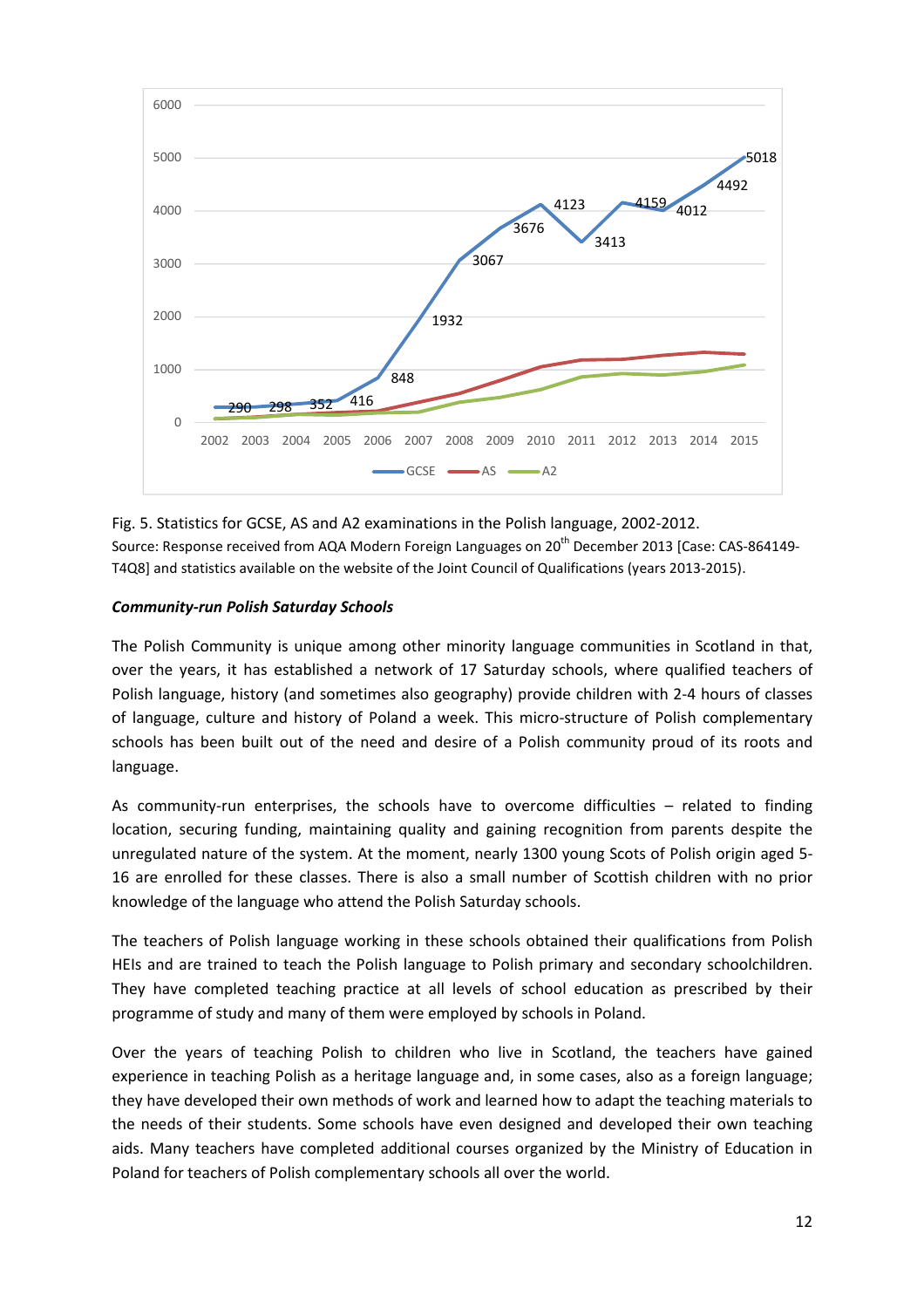Some of the Polish community-run Saturday schools in Scotland have been preparing students to sit GCSE and A-level examinations in Polish. In 2013, as many as 110 Scottish children of Polish origin sat GCS and 13 sat A-level AQA examinations in Polish Language (cf. numbers of secondary pupils in Fig.3).<sup>19</sup> Organizing AQA exams in Scotland is, however, problematic: the fees are high and pupils also frequently have to add travel costs because there are few AQA approved examination centres in Scotland. So far only four of the Polish Saturday Schools have managed to overcome these difficulties and prepared groups of students for the examination (which the students passed with very good results in all cases).

We believe that these teachers, with their qualifications, experience and enthusiasm, should also be viewed as a valuable resource for the Scottish education system. However, because Polish is not a subject taught in Scottish schools, the General Teaching Council for Scotland (GTCS) does not have a registration category for the teachers of Polish language who have obtained their qualifications to teach the language in Poland. Needless to say, the teachers would be willing to undertake some further training to enter the Scottish education system should this be considered necessary.<sup>20</sup>

#### **5. OPPORTUNTIES**

 $\overline{\phantom{0}}$ 

The introduction of Polish as a school subject in the Scottish Education System and examination subject at National 4 and 5 and Higher level is a unique opportunity for many reasons:

- It will **nourish the atmosphere of integration of children of Polish origin** to Scottish society, sending a **positive, welcoming message of inclusion** to all the 12 000 pupils (and their families), who speak it as their heritage language. It will boost **self-esteem, identity formation and empowerment**.
- It will **encourage respect and a welcoming attitude to other cultures in young Scots in general.**
- It will give the Polish language in Scotland the status it deserves, **encouraging parents of Polish origin to maintain their native language, pass it on to their children and encourage them to develop it.** The benefits of bilingualism, as is now widely recognized, are of various kinds: cognitive benefits (more flexible and more creative thinking), broader enculturation, sense of security and empowerment, additional employment and professional development opportunities and even delayed onset of dementia.
- **EAL departments** will welcome the cooperation with Polish parents and the support from teachers of Polish language in providing the **best start for young Polish-English bilinguals** (be they simultaneous or successive bilinguals). Solid foundation in the home language is vital for **curriculum achievement** as clearly stated in the influential book on teaching bilingual children by Cline and Frederickson (1996, 57):

<sup>&</sup>lt;sup>19</sup> Response received from AQA Modern Foreign Languages on 20<sup>th</sup> September 2013 [Case: CAS-783211-L5B9] <sup>20</sup> This would not be without precedent in the history of presence of Polish immigrants in Scotland. In 1942 a course was organized by the Moray House Teacher's Training College at the University of Edinburgh to acquaint the qualified Polish teachers, members of the Polish Forces, with the organization of the Scottish and English systems of education. In the spring of 1943 a second scheme aimed at the Polish teachers, called "Pedagogic Study", started at the university (Tomaszewski 1969, 59-60).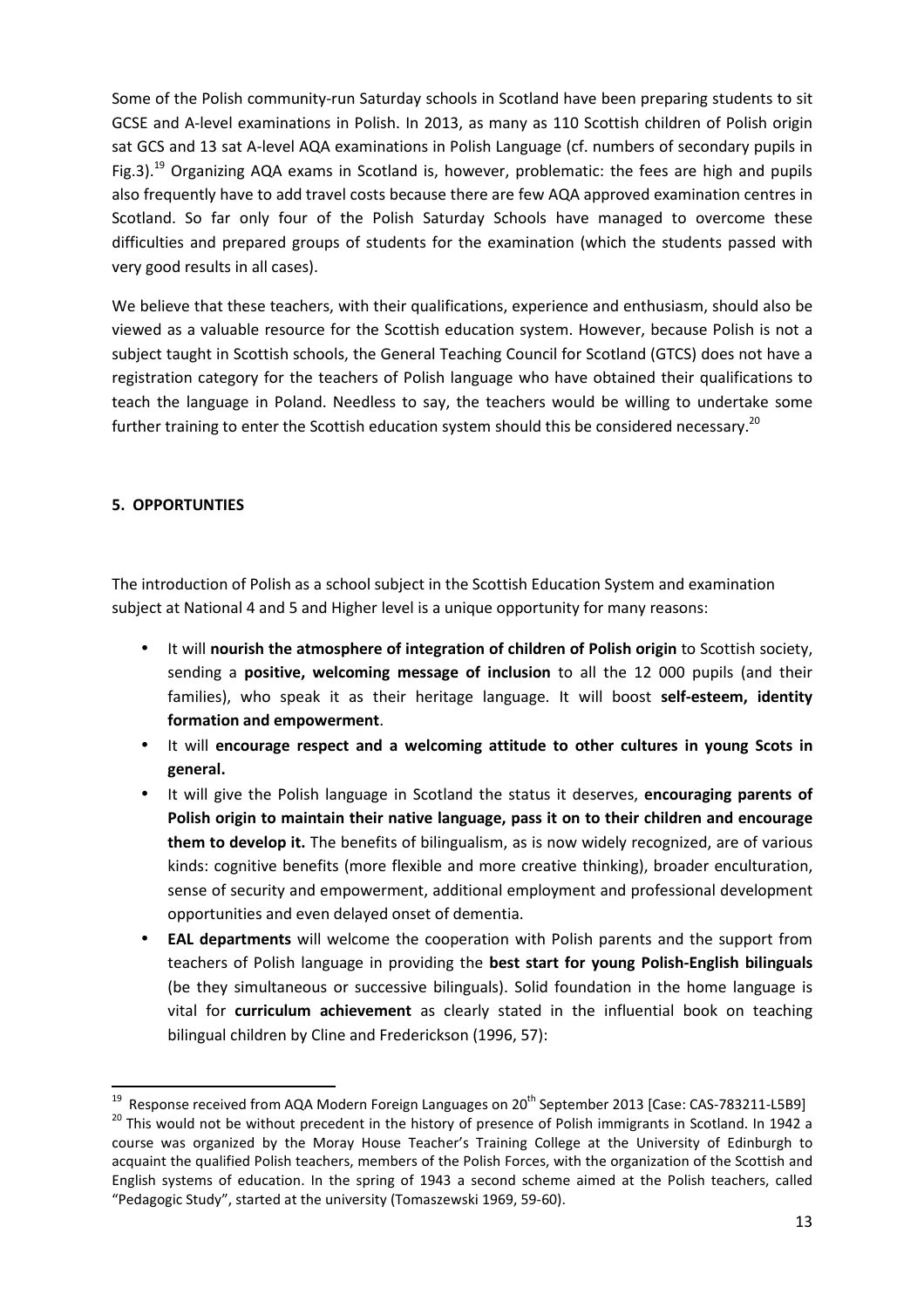*For bilingual learners the opportunity to use their first language is a way of confirming language and meaning and the conceptualisation of complex issues will be enhanced. Pupils may be encouraged to use their first language in the classroom but they will be more prepared to support their learning and understanding in this way if their community language has a high status at school. For this reason pupils' home languages and experiences must be not only valued and recognised but developed and utilised.* 

- Teaching of the language within the Scottish school system will ensure that the children for whom Polish is their heritage language are also equipped with **writing and reading skills** in the language. Such competence across all language skills at age-appropriate level is a condition for the appearance of the **positive cognitive advantages of bilingualism** (cf. Baker 2001, 168).
- Once the language is recognised on par with other modern languages within the suite of modern languages taught in schools and available as examination subjects**, students for**  whom it is a foreign language would feel encouraged to learn it.<sup>21</sup> They can already hear the language in their schools more often than any other foreign language; they have Polish friends who will be willing to support them in acquiring the language (most non-Polish children in Scottish schools have learned at least some Polish words). Moreover, as the economic data quoted in Part 1. of this Summary indicate, there are and will be considerable employment and business opportunities for those who know the language and culture of Poland.
- It will **fulfil the directives of European Council and Scottish Government's own recommendations and regulations**, ensuring that the **cultural and economic links between Poland and Scotland**, which have strengthened in recent years, **continue in the future and that integration and cultural enrichment are promoted**.

As Graham Donaldson, HM Senior Chief Inspector said in his Commentary on the HMIE report "Improving Scottish Education", 2009:

*Scotland's future economic prosperity requires an education system within which the population as a whole will develop the kind of knowledge, skills and attributes which will equip them personally, socially and economically to thrive in the 21st century. It also demands standards of attainment and achievement*  which match these needs and strengthen Scotland's position internationally.<sup>22</sup>

• Students with National Qualifications in Polish will be encouraged to work further on their **language skills at university level**, notably at the University of Glasgow which offers Polish language and culture to degree level (cf. also recommendation 19 of the "1+2 Approach" document: "The Working Group recommends that there be further engagement with the FE

 $\overline{\phantom{0}}$ 

See: http://www.educationscotland.gov.uk/images/modern\_languages\_principles\_practice\_tcm4-539990.pdf <sup>22</sup> See: http://www.educationscotland.gov.uk/Images/ise09\_tcm4-712882.pdf

<sup>&</sup>lt;sup>21</sup> The CfE "Modern languages. Principles and Practice" document rightly recognizes that learning foreign languages creates opportunities for: making connections with different people and their cultures, playing a fuller part as global citizens, developing a better understanding of how language works (including knowledge of one's own language), and exercising intellectual curiosity by questioning and developing the understanding and synthesis of ideas and arguments.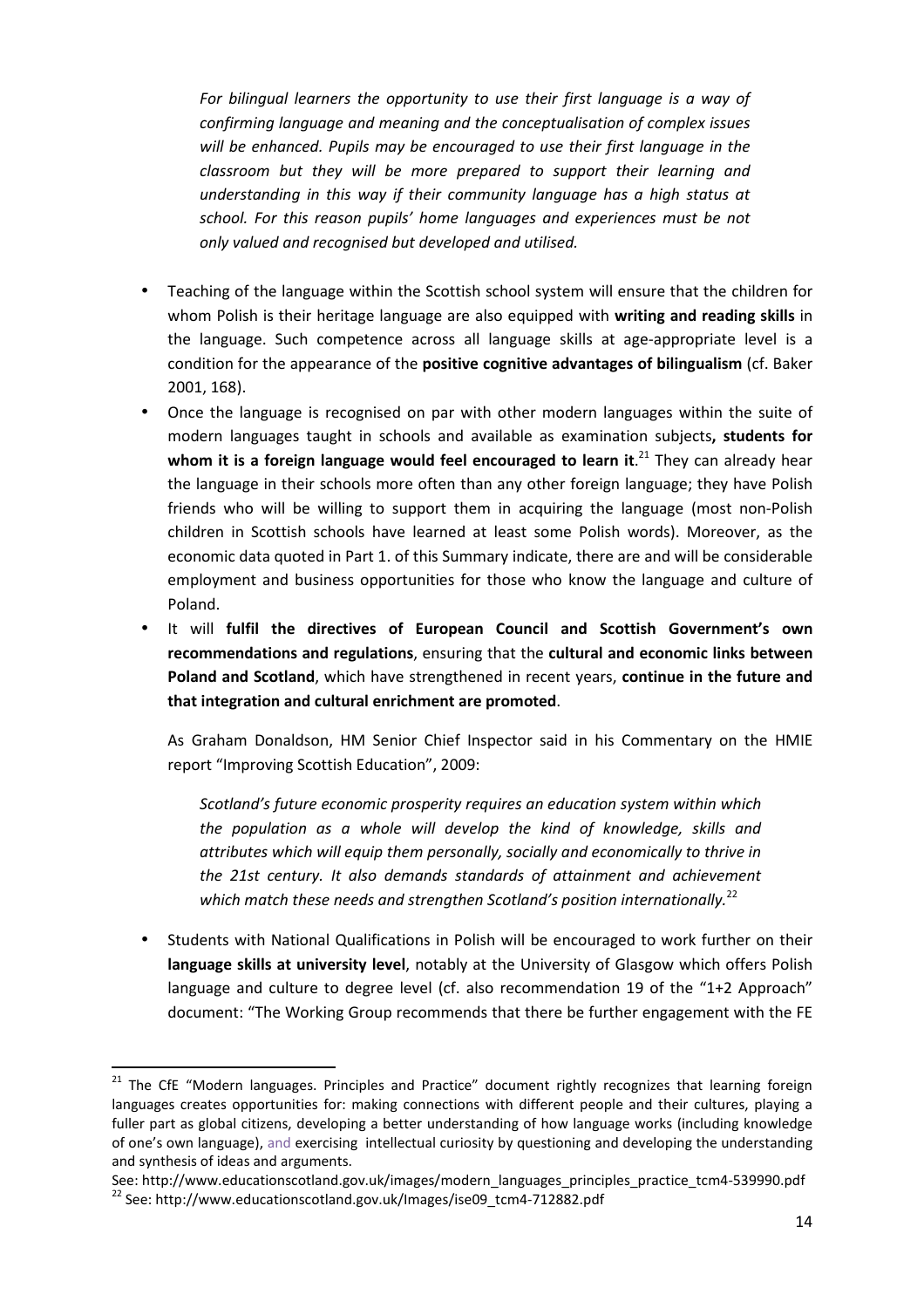and HE sectors with a view to the development of the experience of language learning for students").

• There will be an **opportunity for developing separate, efficient university courses in** *Polish as a Heritage Language* – such courses, assuming solid language foundation, ensure **fast preparation for highly professional use of the language**. As concluded in the insightful study of Kagan (2005): the proficiency of students who are heritage language speakers with incompletely acquired language system after eight weeks of instruction is comparable to or higher than, the proficiency of non heritage language learners after three or more years of language study.

Courses for heritage language speaker are gaining popularity in the USA, and in England the University of Sheffield offers separate BA course structures in Polish Studies for beginners and heritage speakers.

## **6. THE POLISH LANGUAGE IN SCOTTISH EDUCATION SYSTEM – VOICES OF EDUCATORS, PARENTS AND CHILDREN**

The voices of support for introduction of the Polish language into Scottish schools and Scottish examination system come from children, parents, educators and members of the public alike. These authentic voices from classrooms and families could exemplify the Scottish government's policy of inclusion and the aims of the " $1 + 2$  Approach" in particular. In the following pages we summarize the main points and present excerpts from the letters we received and the discussions we held.

The teachers point out the opportunities that the introduction of the Polish language would create for all Scottish children – be they of Polish origin or not.

<br>룅쬤챵쫗뫛쪉퀂폋즟떏즗뵑봕왰2퐄겶줣죷큹즚땞뵑뵹죟찞늌겶e舌떖ę뵞뵹잸봌퐄궠꿞죷큹즗땞룅뵹됳쨒킞궠죷꿦킃콭뵞××쯩뿦/줐즗홂즗킂«)룅뇧짷킞궠乌큷킂큷딣χ뵹븧꾛궠乌로혘

With the right approach, it [Polish] can also be the easiest foreign language to learn (and teach) within the 1 + 2 programme, considering that Scottish children are exposed to Polish in each Primary and Secondary school and with the network of Saturday Polish Schools running additional classes in this language. It seems a great opportunity to support the appeal to the Scottish Government to have Polish recognised as a Modern Foreign Language rather than merely a vocational option, which is offered so far.

> *Kevin McClory*  **Headteacher of Hawick High School**

The preference for a National Qualification in Polish as a Modern Language over other types of qualifications is strongly emphasized.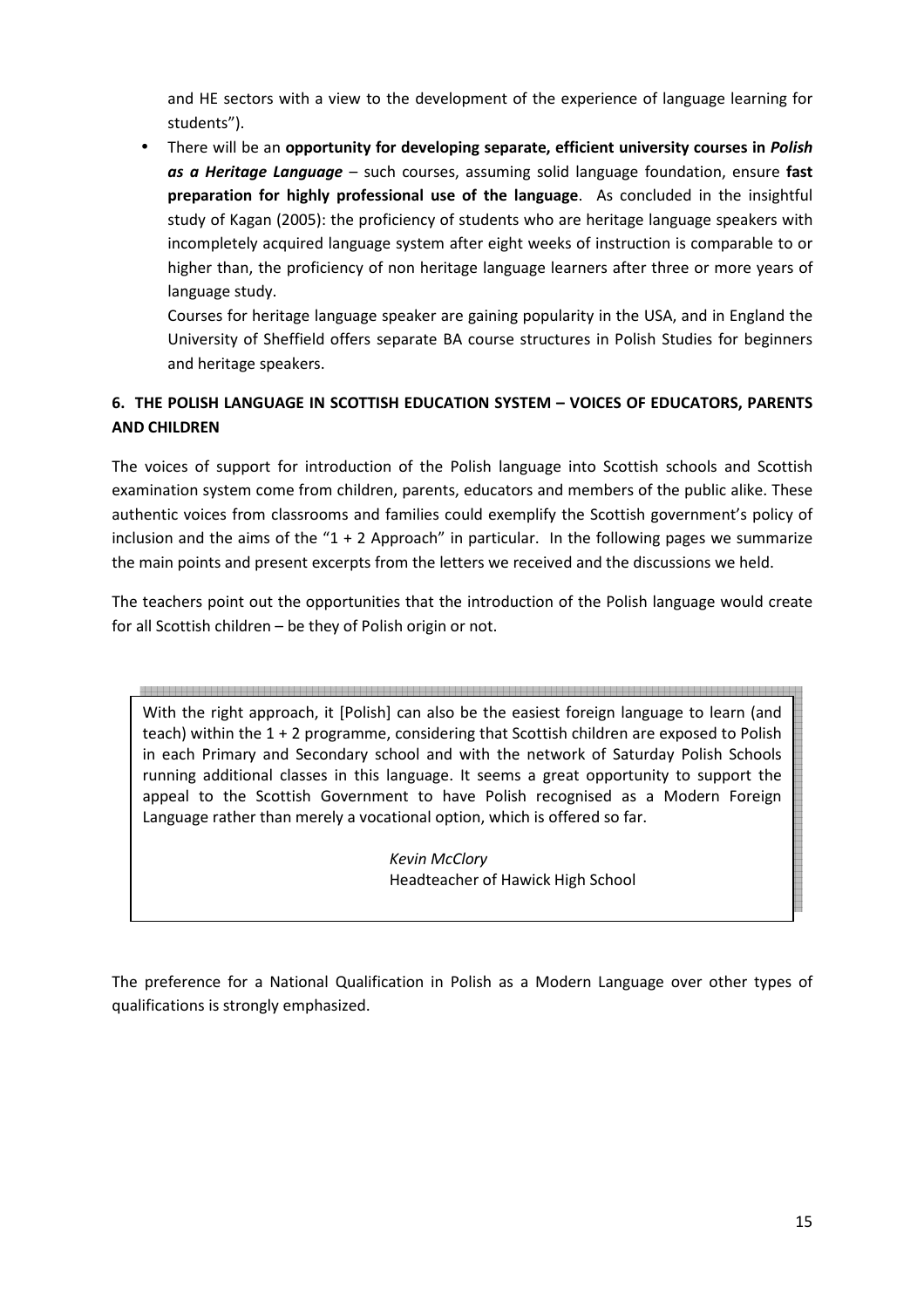Although we have looked at the SQA Polish as a Language for Work and Life awards, it would appear to have a more vocational than academic context and sounds, to a potential employer, more like a series of units than a full course. We have therefore, somewhat reluctantly, looked out with the Scottish Education system to find courses which would give pupils more academic recognition and are currently hoping to run an AQA GCSE course next year.

From discussions with other Deputy Headteachers, I am aware that we are not the only school in Edinburgh who would welcome the opportunity to present pupils with the SQA for more formal academic Polish qualifications, as we do already in the historically more "mainstream" Modern Languages: French, German and Spanish Languages as well as the ones which may be more likely to be spoken by some of our other EAL learners. Given the numbers of Polish families across Scotland, I am sure that a National Qualification in Polish would be equally, if not more, popular that Cantonese, Gaelic, Mandarin, Russian or Urdu.

> *Michael McGee* Head Teacher of St Augustine's RC High School

Parents, who have made the admirable decision to raise their children bilingually (or trilingually), hope to see firm support for their choices from the education system which has often emphasized its commitment to improve language learning in Scotland.

We are a mixed family; we use three languages at home: Polish, Greek and English. Since our children were born we have put a lot of effort to teach them our native languages. The reasons for that include identity issues, the necessary contact with the family abroad and of course culture and religion.

By observation of other bi- and trilingual families, we know that when children grow English becomes the dominant language and that is why we try to encourage our children to use Polish and Greek as much as we can. We would love for both languages to be taught within the Scottish educational system. This would give them the sense/feeling of recognition of their identity (and would immensely reduce the cost of private tutoring).

We hope that at least Polish, the most common foreign language spoken in Scotland and the rest of the UK, will become an examination subject within the Scottish system. It would motivate our children to actually study the language to its higher levels and would give them the chance to use it in professional way.

> *Grażyna Pozarowszczyk and Dimitrios Erkekoglou*  parents of Nadia (4) and Ania (1).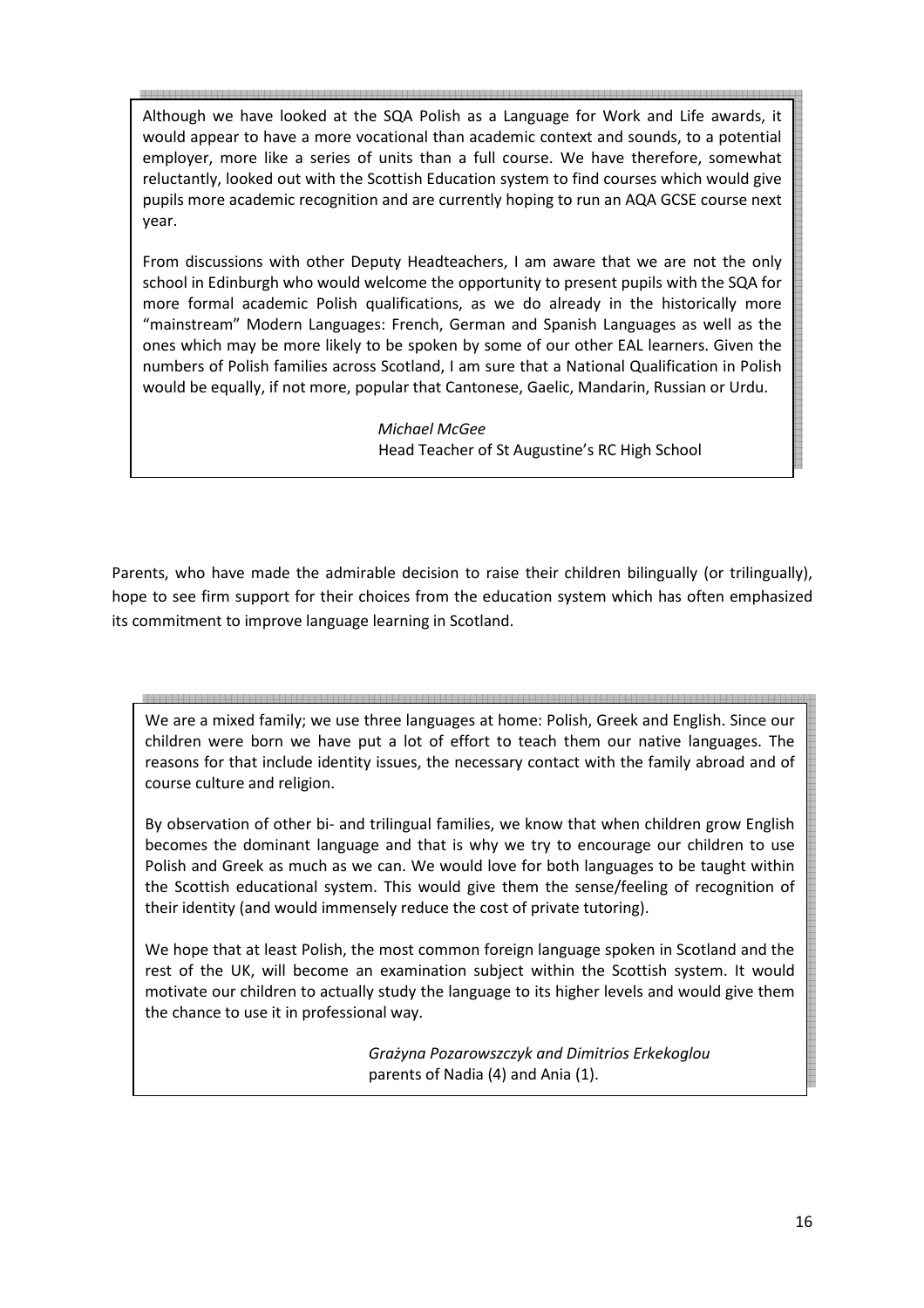It is important for us that our children can speak fluently with their relatives (grandparents, uncles, aunts and cousins) in both the UK and Poland.

With two languages in the family, the wonderful opportunity to offer our children a bilingual education should not be missed. For children growing up in a single language environment, learning foreign languages is a much harder work!

Developing language skills at an early age will give our children better employment opportunities in the European job market later in life. Knowledge of languages is the key to understanding different cultures. Learning to speak Polish helps our children understand Polish culture, history and traditions. This multi-cultural understanding will allow them to develop into more open-minded and understanding adults.

> *Tony Dore* father of Natalia (15), Marianna (13) and Olivia (11)

And the children attending Polish language classes in Polish complementary schools know for themselves – without referring to any documents, recommendations or policies – why it is important for them to be able to learn the language and how they can benefit from it.

Learning Polish opens up new opportunities, makes you more culturally aware and well rounded person. The ability to communicate freely in a second language boosts your confidence and enables you to meet new and interesting people and discover a whole new world of film, literature and music. It's definitely worthwhile!

 *Natalia*, age 15

It's worth learning Polish because it's a beautiful language. It is complicated but very logical.

*Piotr*, age 15

I want to learn Polish because it helps with spelling and reading English, as well as just expanding your general knowledge. Also because I am Polish and it helps me to communicate

with my Polish friends properly (hopefully) without mistakes.

*Julia*, age 12

Personally I feel that learning Polish, just like any other language, is something worth doing, especially whilst being still in school, as it definitely opens up new opportunities and makes communication much easier.

*Alicja, age 16,* 

These students also know exactly what types of qualifications in Polish language they are looking for – qualifications that certify not only their skills in listening and speaking, but also that they can read and write the language; qualifications that would be recognized by universities in the UK and other countries.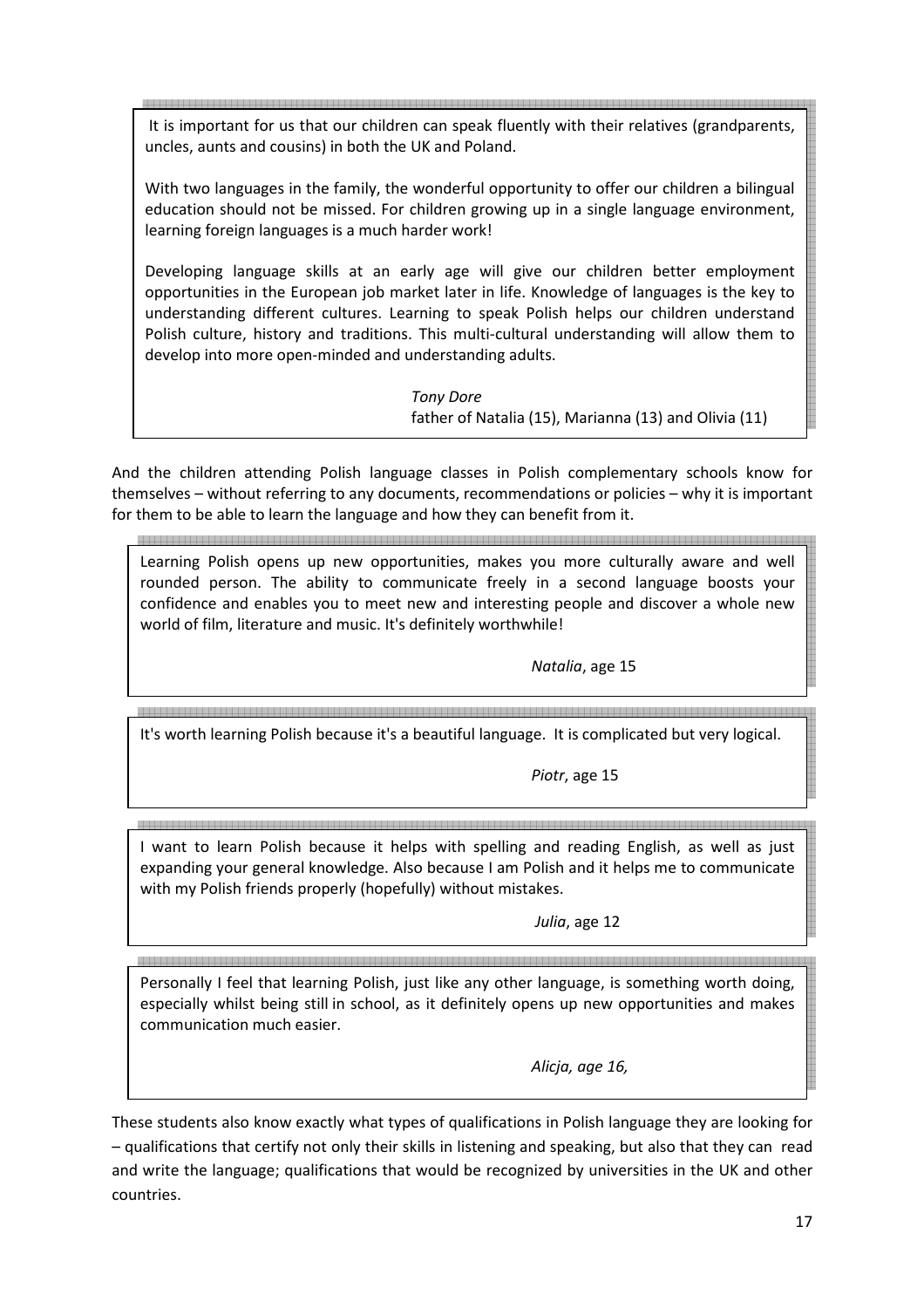It was difficult at first, but I made myself learn 100 Polish words every week and always read with a dictionary beside me . Now I'm planning to study Polish at degree level in Poland.

> *Sian Lara Wiliams*, passed GCSE in Polish with the support of the Polish language teachers in Inverness

I think that learning Polish is a good thing to do, because it could help you in future life, in job interviews for instance. If you do your GCSEs in Polish and you do well then you get points that then contribute to future University entry. You can also make new friends while learning it in class.

> *Oskar*, age 13 passed GCSE in June 2014 in Edinbrugh

ala laia la laia la laia la la la la la la la la la The GCSE has helped me already as I'm planning a career in languages. I'm also studying Spanish. As I am fluent in Polish, I may as well put it to good use, as an additional language is always helpful in getting a job or a university place. I think it would be a waste of potential if other Polish teenagers didn't get a chance to do this course.

> *Maja*, aged 15, sat GCSE in June 2014 at Inverness High School

All the children quoted above were given the chance to learn the language at Polish complementary schools where qualified Polish language teachers are eager to pass on their knowledge and enthusiasm for language learning to the students. These are the select children, whose parents regularly committed their time and money to help them learn the language.

Every year that the most common foreign language spoken in Scotland is overlooked by the Scottish education system, we all lose a very precious resource.

The GCSE has really helped me with my Polish, because I forget a lot of words as time goes on. The A-level will help me to get into university, which is one thing I consider doing in the future. I really think that other children should get the chance that I got.

*Patryk*, age 15, passed GCSE in Inverness

In England the children of Polish-speaking parents have had the opportunity to sit GCSE and A-level examination in Polish for many years and, as the statistics clearly show, there has been a very steep increase in uptake in recent years. It seems only right that the children of Polish origin in Scotland are given the same opportunities as their peers in England.

> *Mark Lazarowicz*, MP for Edinburgh North and Leith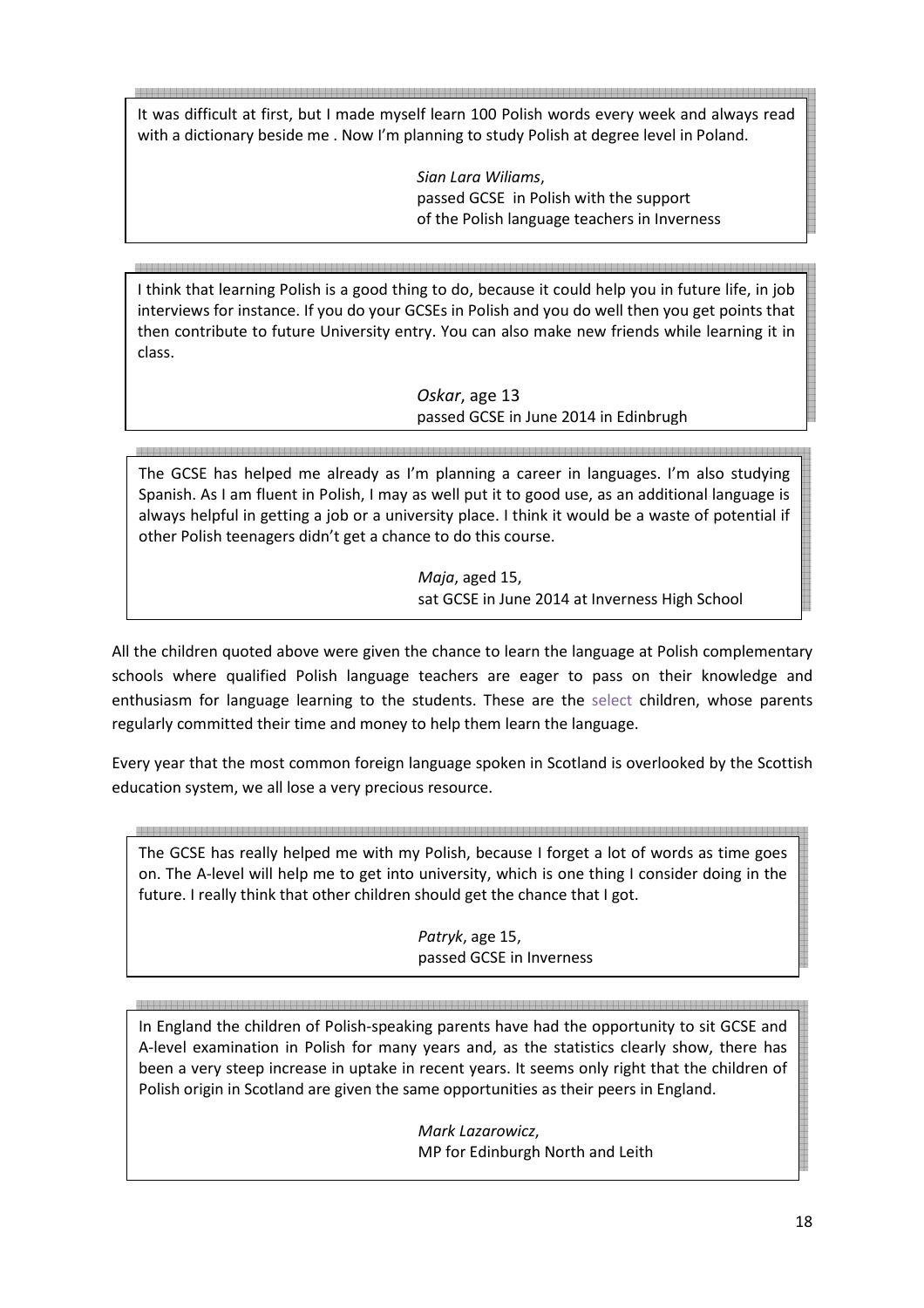#### **Final Word**

In Chapter One of the 2014-2015 Scottish Government Draft Budget we read:

*In Scotland we know the value of skills, education and training. We believe that as well as setting the conditions for business to grow we also need to set the conditions for our people to flourish and achieve their potential.*<sup>23</sup>

These are the underlying statements of the 2015-2016 Draft Budget too.

Those of us, who see the potential of Polish language and the complete lack of formal provision for it in Scottish schools, believe that this report demonstrates beyond doubt that the recognition and inclusion of the Polish Language within the Scottish school curriculum would help thousands of young Scots, not only of Polish origin, fulfil their potential and contribute to Scotland's economic wellbeing.

 $\overline{\phantom{0}}$ 

<sup>23</sup> See: http://www.scotland.gov.uk/Resource/0043/00433802.pdf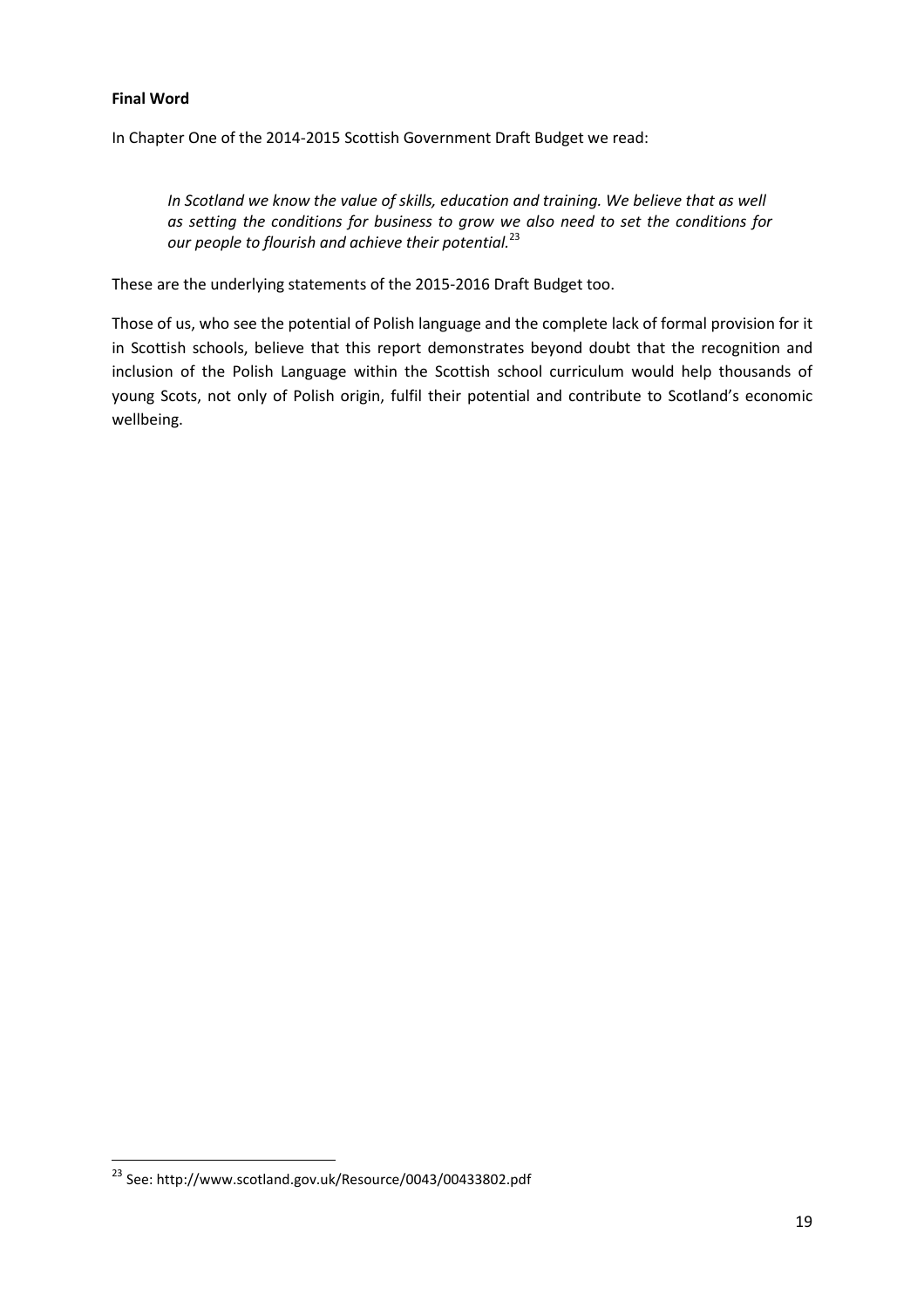#### *References*

#### *Online publications*

Curriculum for Excellence. Building the Curriculum 3. A framework for learning and teaching; Scottish Government, 2008 http://www.scotland.gov.uk/Resource/Doc/226155/0061245.pdf

Curriculum for Excellence. Modern Languages. Principles and Practice Paper; Education Scotland https://www.educationscotland.gov.uk/Images/modern\_languages\_principles\_practice\_tcm4- 539990.pdf

Directive 486/EEC On the Education of the Children of Migrant Workers; The Council of the European Communities, 1977 http://eur-lex.europa.eu/legal-content/EN/TXT/?uri=CELEX:31977L0486

Education Scotland: Our strategic goals http://www.educationscotland.gov.uk/about/remitandframework/strategicgoals.asp

Global focus: Five growth sectors in Poland; Confederation of British Industry's, 2012 http://www.cbi.org.uk/media-centre/case-studies/2012/08/global-focus-five-growth-sectors-inpoland/

Growing Up in Scotland: Birth Cohort 2. Results from the First Year; Scottish Government, 2013 http://www.scotland.gov.uk/Resource/0041/00414641.pdf

Guidance. Exporting to Poland; UK Trade & Investment, 2014 https://www.gov.uk/government/publications/exporting-to-poland

Improving Scottish Education. A report by HMIE on inspection and review 2005-2008. HM Inspectorate of Education, 2009 http://www.educationscotland.gov.uk/Images/ise09\_tcm4-712882.pdf

Language Learning in Scotland: A 1+2 Approach; Scottish Government, 2012 http://www.scotland.gov.uk/Resource/0039/00393435.pdf

Minutes of the 11th Meeting of the Joint British-Polish Committee for Cultural, Educational and Scientific Cooperation on 18th June 2013 https://www.nauka.gov.pl/g2/oryginal/2013\_07/6b0233903194c0ce89b76fc9cdaf903d.pdf

Reviews of National Policies for Education - Quality and Equity of Schooling in Scotland; Organisation for Economic Co-operation and Development, 2007 http://www.oecd.org/edu/school/40328315.pdf

Scotland's Census 2011; National Records of Scotland http://www.scotlandscensus.gov.uk/

Scottish Budget. Draft Budget 2014-2015; Scottish Government, 2013 http://www.scotland.gov.uk/Resource/0043/00433802.pdf

Summary Statistics for Schools in Scotland 2014 (supplementary data); Scottish Government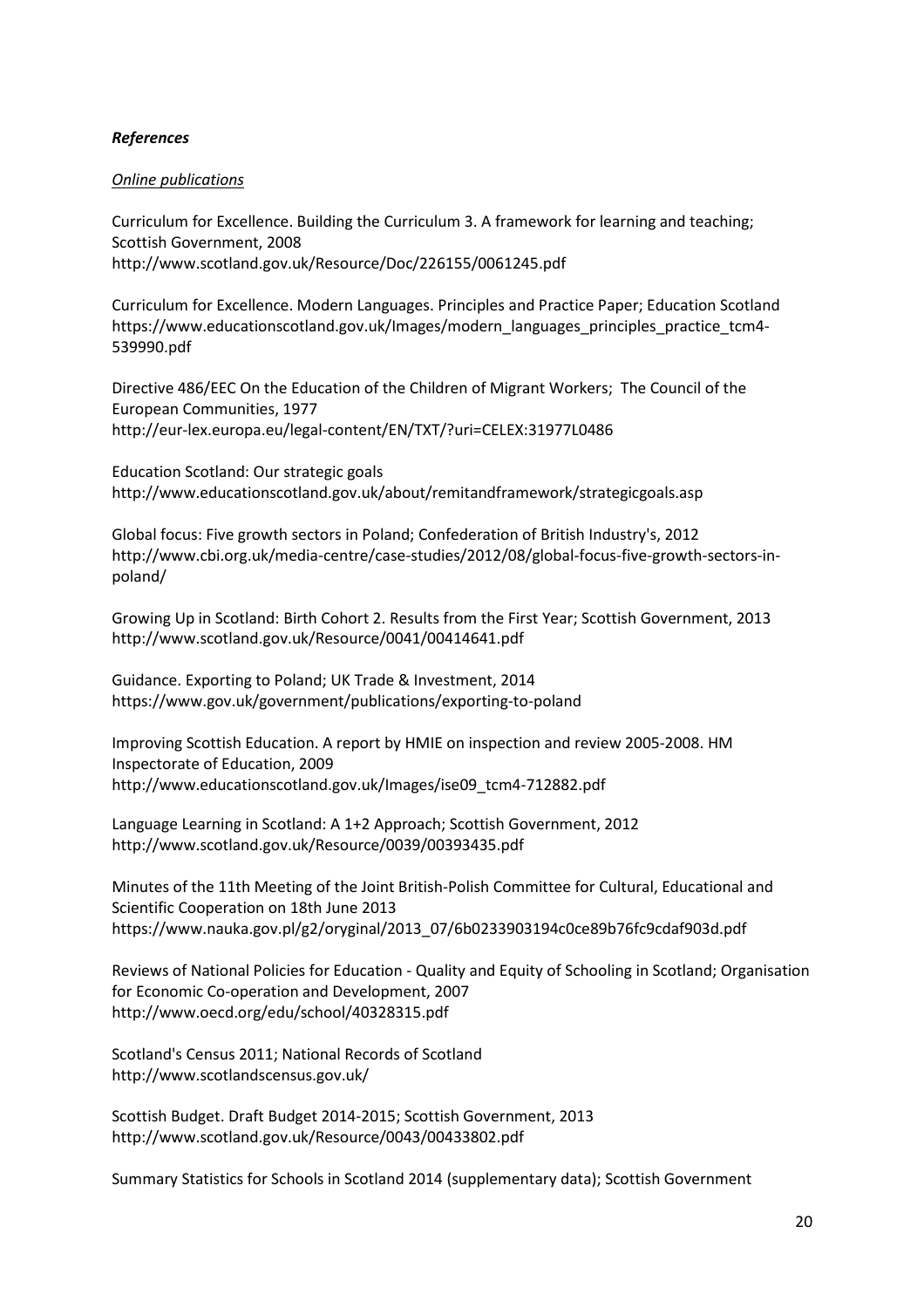http://www.gov.scot/Resource/0047/00471990.xls

The Contribution of New Migrant Entrepreneurs in the UK; The Centre for Entrepreneurs, 2014 http://www.centreforentrepreneurs.org/Media/Default/Campaigns/Migrant%20Entrepreneurs/CFE %20CREME%20-

%20Contribution%20of%20New%20Migrant%20Entrepreneurs%20in%20the%20UK.pdf

White Paper on Education and Training. Teaching and Training. Towards the Learning Society; European Commission, 1995

http://europa.eu/documents/comm/white\_papers/pdf/com95\_590\_en.pdf

#### *Book and journal publications*

Baker, C. (2001): *Foundations of Bilingual Education and Bilingualism*. Bristol: Multilingual Matters.

Cline, T., Frederickson, N. (1996): *Curriculum Related Assessment: Cummins and Bilingual Children*. Clevedon: Multilingual Matters.

Kagan, O. (2005): In support of a proficiency-based definition of heritage language learners: the case of Russian. *International Journal of Bilingual Education and Bilingualism*, 8 (2-3) 213-221.

McLeod, M. K. (2000): *Agents of change: Scots in Poland, 1800-1918*. East Linton: Tuckwell Press.

Polinsky, M., Kagan, O. (2007): Heritage languages: In the 'wild' and in the classroom. *Language and Linguistics Compass*, 1 (5): 368-395.

Stachura, P. D. ed. (2004): *The Poles in Britain, 1940-2000: from betrayal to assimilation*. London: Cass.

Tomaszewski, W. (1969): *The University of Edinburgh and Poland. An historical review.* Aberdeen: Aberdeen University Press Ltd.